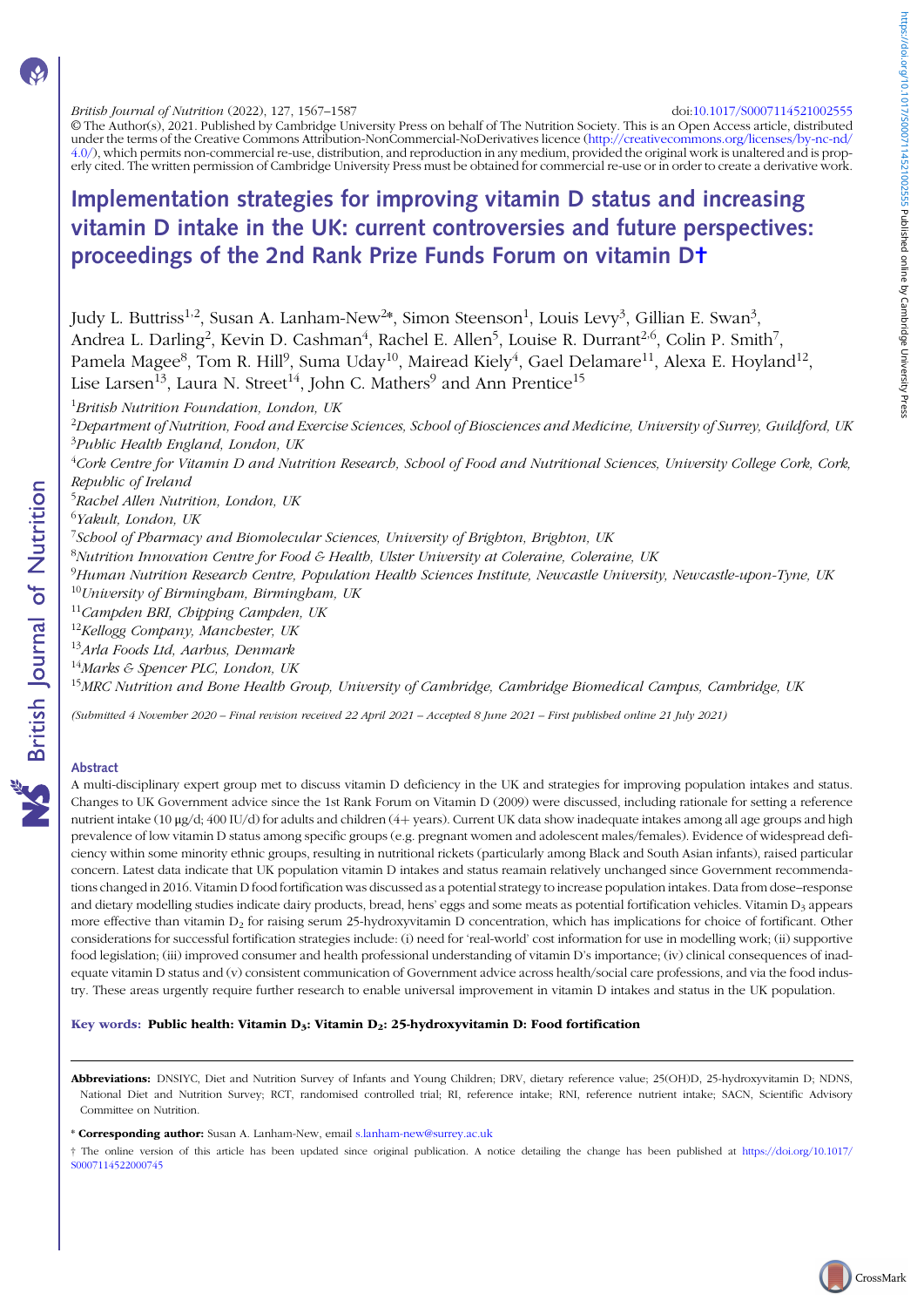#### Box 1. Issues highlighted by the COVID-19 pandemic in relation to vitamin D status.

## COVID-19 pandemic

This paper has emerged from a Forum on Vitamin D held in September 2019, but finalisation of the manuscript took place during the COVID-19 pandemic.

Of direct relevance to this paper and the proceedings of the Forum, the pandemic has highlighted:

- (i) the relatively low vitamin D status of the UK population during late winter when SARS-CoV-2 infection was at its peak;
- (ii) the greater burden of COVID-19 morbidity and mortality among people from BAME communities, many of whom have lower than average vitamin D status;
- (iii) the urgent need to reinforce UK government recommendations on vitamin D intakes/supplementation and to implement effective strategies to improve vitamin D status across the UK, in order to maintain musculoskeletal health. This is key as many people have been spending more time indoors than usual during lockdown and so missing out on opportunities for skin synthesis of the vitamin[\(1\)](#page-17-0);
- (iv) a need to determine whether or not vitamin D status influences susceptibility to, and severity of, COVID-19 disease, as discussed by Lanham-New et al. 2020([2](#page-17-0)). Recent publications concerning vitamin D & risk of COVID-19([3](#page-18-0)) and vitamin D & acute respiratory tract infections $(4)$  emphasise that there is currently insufficient data to confirm a causal link (but both committees will keep a watching brief as new data begins to emerge).

This paper describes the Proceedings of a 2nd Forum on Vitamin D, supported financially by the Rank Prize Funds and held in September 2019 at the University of Surrey, Guildford, UK (3–4 September 2019). Two members of the Rank Prize Funds Nutrition Committee co-chaired workshop sessions. Finalisation of the manuscript took place during the COVID-[1](#page-17-0)9 pandemic (Box  $1$ )<sup>(1-[4\)](#page-18-0)</sup>. The 1st Forum, held a decade earlier in July  $2009^{(5)}$  $2009^{(5)}$  $2009^{(5)}$ , focused on identification of the concentration of serum 25-hydroxyvitamin D (25(OH)D) (the most widely used and scientifically validated biomarker of vitamin D status) that might be regarded as optimal for health, whilst recognising the challenges of defining 'optimal'. At that time, the re-emergence of rickets in the UK was already apparent and the public health burden of low vitamin D status globally was well documented. In this context, the 1st Forum on Vitamin D highlighted the need for urgent action from policymakers and risk managers and the failure of UK supplementation policies to achieve the existing vitamin D recommendations<sup> $(6)$  $(6)$  $(6)$ </sup> for groups designated as 'at-risk' at that time, e.g. infants, ethnic minority groups, pregnant women and older adults.

Over the intervening decade, much progress has been made in the vitamin D field. In 2016, the UK's Scientific Advisory Committee on Nutrition (SACN) recommended new vitamin D reference nutrient intakes (RNI) for all age groups. These new vitamin D recommendations were informed by novel data emerging from dose–response studies in different age groups, new data on the interaction between diet and sunlight exposure on vitamin D status, original data on health effects of vitamin D, as well as significant technological advances in the measurement of vitamin D status. In particular, research conducted under the auspices of the EU-funded Vitamin D ODIN project (2013–2017), described later in this paper, made a major contribution, including: further randomised controlled trials (RCT) in underresearched population groups such as pregnant women, women in ethnic minority populations, children and adolescents; and studies using food fortification as an alternative (or complementary approach) to supplementation.

The focus of this 2nd Forum was implementation strategies for improving both vitamin D intake and vitamin D status in the UK. It consisted of a series of presentations on various themes that took place over a period of a day and a half, interspersed with discussion and debate.

The first series of presentations focused on SACN's vitamin D and health evidence review and the resulting recommendations for the UK population<sup> $(7)$  $(7)$ </sup>; current understanding of vitamin D intakes and status in the UK from regional and national surveys; consideration of vitamin D status in 'at-risk' groups, such as ethnic minority groups, pregnant women, children and adolescents; and an overview of UK Government advice on vitamin D supplementation as a means to achieve adequate vitamin D status. The follow-on session considered the evidence from dietary strategies focused on fortification with vitamin  $D_2$  and/or vitamin  $D_3$ .

The third section of the programme took the form of case studies, through a food industry lens, and focused on current practices in food fortification, including consideration of technical issues and consumer attitudes to food fortification.

Throughout the Forum, there were dedicated discussion periods to ensure detailed debate on the specific issues. The event finished with a general discussion that concentrated on the major challenge of risk management. In particular, if it transpires that current public health advice has failed to improve vitamin D status in the UK, what would plan B look like? In other words, what have effective public health strategies targeting vitamin D achieved and what are the characteristics of these effective approaches?

# Vitamin D metabolic pathways, recommendations for the UK population, intakes and status

The first session set the scene with presentations outlining: (1) vitamin D metabolism and the specific deliberations and recommendations on RNIs for vitamin D from the UK's SACN (Prof Ann Prentice, SACN Chair, Medical Research Council and Honorary Professor of Global Nutrition and Health, University of Cambridge); (2) vitamin D intakes and vitamin D status in the UK (Gillian Swan, Public Health England) and (3) the UK Government's response to SACN's recommendations (Prof Louis Levy, Public Health England). An overview of these three presentations follows.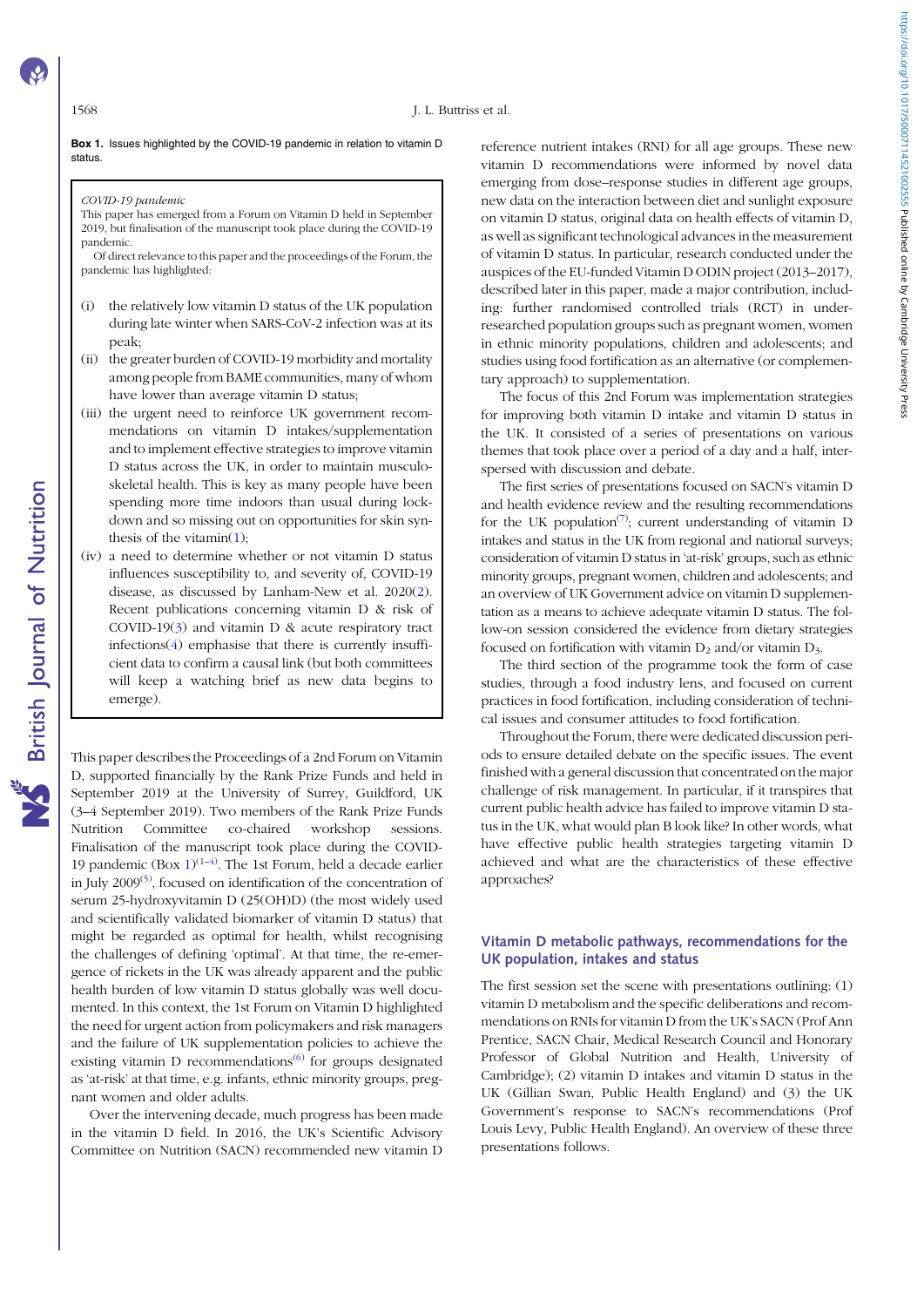#### Implementation strategies for improving vitamin D status 1569



Fig. 1. Vitamin D metabolic pathway. 1.25(OH)<sub>2</sub>D, 1.25-dihydroxyvitamin D; 1αOHase, 1-α-hydroxylase; VDR, vitamin D receptor. Courtesy of Prof Ann Prentice and modified from Prentice (2007)<sup>[\(10\)](#page-18-0)</sup>.

Vitamin D is a generic name for two different secosteroid compounds, ergocalciferol (vitamin  $D_2$ ) and cholecalciferol (vitamin  $D_3$ ). Vitamin  $D_3$  can be obtained from the diet and by endogenous synthesis in the skin via the action of UVB radiation (290–315 nm), which converts 7-dehydrocholesterol to vitamin  $D_3$ , whereas vitamin  $D_2$  is obtained solely from the diet. It is naturally present in fungi (e.g. wild mushrooms or UVB-treated cultivated mushrooms, and yeasts). There are relatively few dietary sources of vitamin  $D_3$ , the richest being oily fish and egg yolks. Other sources include meat/meat products and fortified foods, such as fat spreads, some breakfast cereals, some dairy products (especially yogurts) and vitamin D-fortified dairy alternatives. In 1940, the fortification of margarine became mandatory in the UK (see DH 1991)<sup>[\(6](#page-18-0))</sup> but this requirement ceased in 2013<sup>([8\)](#page-18-0)</sup>. However, fat spreads (and some other foods) continue to be fortified on a voluntary basis. Infant formula contains vitamin D by law at the level of  $1-2.5 \mu g/100 \text{ kcal}^{(9)}$  $1-2.5 \mu g/100 \text{ kcal}^{(9)}$  $1-2.5 \mu g/100 \text{ kcal}^{(9)}$ .

Vitamin D is converted to 25(OH)D in the liver by the 25 hydroxylase enzyme (EC:1.14.14.24) and is the major circulating vitamin D metabolite. In the kidney, 25(OH)D is converted to the active metabolite 1,25-dihydroxyvitamin D, which acts in combination with parathyroid hormone and calcitonin to maintain calcium (Ca) and phosphate homoeostasis (Fig. 1). It should be noted that there is also evidence of extra-renal  $1,25(OH)2D$  synthesis.<sup>([11](#page-18-0))</sup>

The most commonly used marker of vitamin D status is 25(OH)D because it has a relatively long half-life (several weeks) and its concentration in serum/plasma reflects dietary intakes, UVB exposure and biological reserves of vitamin D. In the UK, a plasma or serum 25(OH)D concentration of 25 nmol/l (10 ng/ml) is considered to be the 'population protective level' as a minimum for protecting musculoskeletal health and lowering the risk of osteomalacia (adults) and nutritional rickets (children). Characterised by poor bone mineralisation, pain, deformities and fractures, these conditions are caused by low Ca intakes and/or vitamin D deficiency and cured by nutritional intervention. It should be noted that, elsewhere, different thresholds are used; for example, the US Institute of Medicine set a minimum threshold of 30 nmol/l to define increased risk of deficiency and 50 nmol/l as the minimum threshold for 'sufficiency<sup> $(12)$  $(12)$ </sup>, and these thresholds are used in some of the studies mentioned later.

Synthesis of vitamin D following exposure of the skin to UVB radiation is the predominant source for most people in the UK, especially during spring and summer at UK latitudes. During the 'vitamin D winter' period in the UK (ranging from October to February in Southern England and September to April in northern Scotland), $^{(13,14)}$  $^{(13,14)}$  $^{(13,14)}$  UVB availability for dermal synthesis of vitamin D is limited or absent. This places increased emphasis on the dietary supply of the vitamin during the 'vitamin D winter'. Some 'at-risk' groups with little or no skin exposure to sunlight during spring and summer, such as those who do not go outside often or who cover most or all of their skin, are reliant on dietary sources of vitamin D throughout the year. Ethnic minority groups with dark skin may not get enough vitamin D from sunlight exposure during the summer months because melanin present in skin limits the rate of skin synthesis $(15)$ .

# Vitamin D recommendations from Scientific Advisory Committee on Nutrition: deliberations and decisions

In 1991, the Committee on Medical Aspects of Food and Nutrition Policy set dietary reference values (DRV) for vitamin D for infants (up to 6 months;  $8.5 \mu g/d$ ), young children (up to 3 years;  $7 \mu g/d$ ), pregnant and lactating women (10  $\mu$ g/d), older adults (aged 65+ years; 10 μg/d) and those confined indoors or otherwise at-risk of vitamin D deficiency  $(10\,\mu\text{g/d})^{(6)}$  $(10\,\mu\text{g/d})^{(6)}$  $(10\,\mu\text{g/d})^{(6)}$ . However, no DRV for other age groups was considered necessary at that time<sup>[\(6](#page-18-0))</sup>. These DRV were based on providing sufficient vitamin D to protect bone health. In 2010, SACN agreed to review the DRV for vitamin D because a substantial amount of published data had accumulated, including evidence of a high prevalence of low status in additional life stage https://doi.org/10.1017/50007114521002555 Published online by Cambridge University Press https://doi.org/10.1017/S0007114521002555 Published online by Cambridge University Press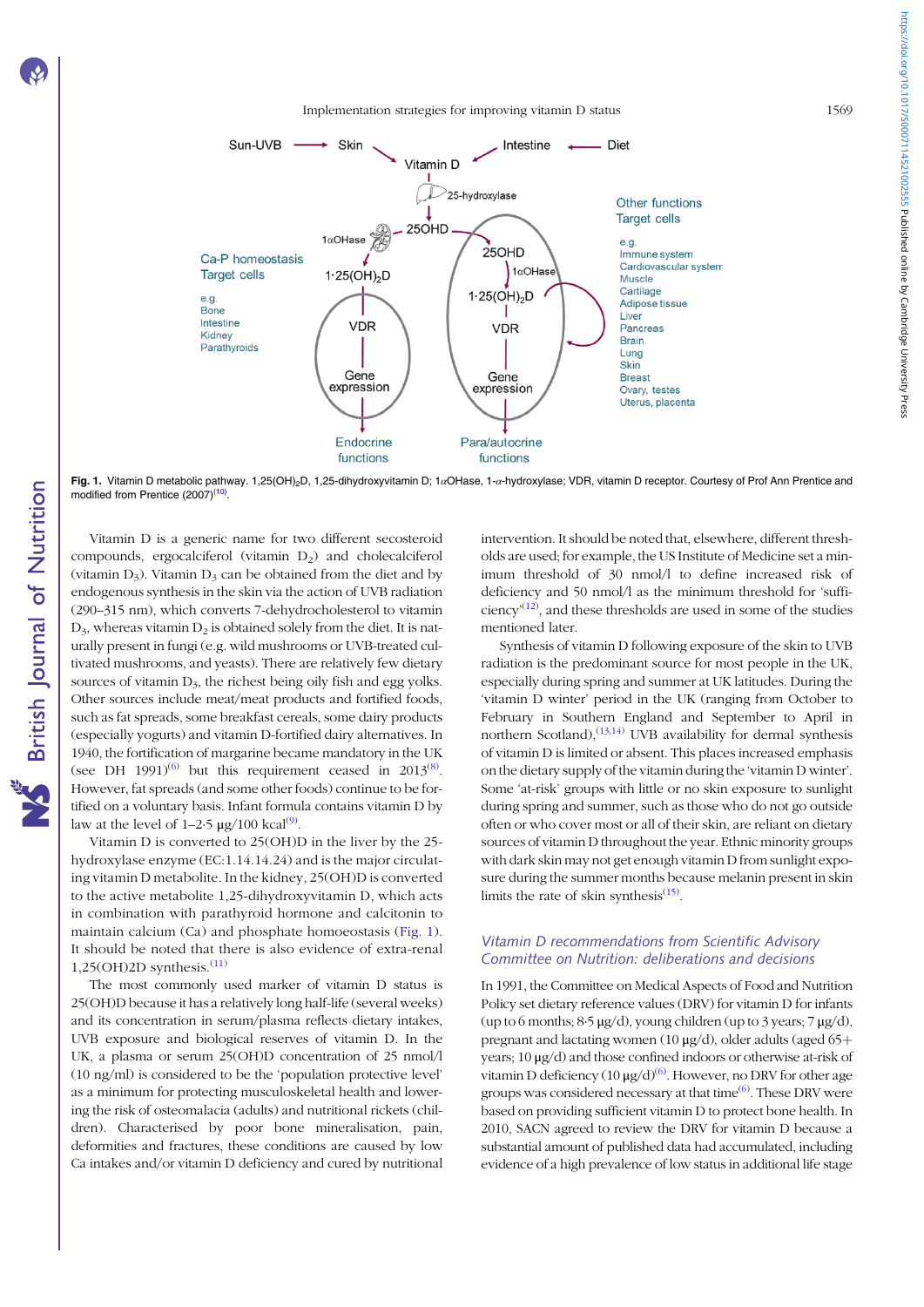and sex subgroups and new data suggesting a range of other health benefits associated with vitamin D.

SACN's comprehensive review of the evidence included: consideration of the association between vitamin D status and health outcomes at different stages of life and in different population groups; the relative contributions to vitamin D status made by dietary intakes and cutaneous synthesis in the skin; and the potential adverse effects of high vitamin D intakes. The strongest evidence of health benefits for vitamin D was in the prevention of rickets, osteomalacia and falls, and in benefiting muscle strength and function in adults  $\geq$  50 years. Insufficient evidence was found for vitamin D in relation to non-musculoskeletal outcomes. As a result, musculoskeletal health outcomes were chosen as the basis for setting DRVs. The RNI established for vitamin D was modelled on the basis of maintaining population protective 25(OH)D concentrations of  $\geq$  25 nmol/l, at the individual level, throughout the year; below this concentration, the risk of poor musculoskeletal health increases. It was not possible to make any recommendation for the sunlight exposure needed in summertime to ensure winter concentrations remained above 25 nmol/l due to the large and complex variety of factors that influence UVB skin exposure and because of the potential for skin damage/cancer risk.

Using data from intervention studies, an RNI of 10 μg/d (400 IU/d) was established as the amount needed to achieve serum 25(OH)D concentrations ≥ 25 nmol/l during winter in 97·5 % of the population. Although most people would be expected to synthesise vitamin D during summer, between 8 and 53 % of some UK population subgroups have a plasma 25(OH)D concentration below 25 nmol/l during the summer months. Therefore, as a precaution, SACN recommended that the RNI is applicable throughout the year to protect the most vulnerable groups in the population and to ensure coverage of 97·5 % of the population. Since no data were available to set an RNI for young children, a 'safe intake' of 8·5–10 μg/d was set for infants from birth until 12 months and 10 μg/d for children aged between 1 and 4 years.

There had been discussion at SACN about possible health concerns for older people with undiagnosed compromised renal function or hyperparathyroidism, who may not be able to excrete or metabolise 25(OH)D sufficiently well to cope with high intakes of supplemental vitamin D, placing them at-risk of hypercalcaemia. Based on the distribution of intakes and 25(OH)D concentrations in the UK, SACN concluded that with an intake at an RNI of 10  $\mu$ g/d (400 IU/d), the upper tail of the distribution was unlikely to approach 25(OH)D concentrations that might cause concern about toxicity.

In summary, in order to protect those population groups known to be at-risk of a low plasma 25(OH)D concentration due to minimal skin exposure to sunlight, as well as to protect those unidentified individuals at-risk of low status for any other reason, SACN recommended that the RNI and safe intake were applicable throughout the year for the whole population. Thus, pregnant and lactating women, and population groups and individuals at-risk of having a 25(OH)D concentration < 25 nmol/l, are included within the recommendation for the general population (Table 1).

Table 1. Reference nutrient intake (RNI) and 'safe intake' values recommended by the Scientific Advisory Committee on Nutrition (SACN 2016)

| Recommendation*                                                                                                                                                                                    |
|----------------------------------------------------------------------------------------------------------------------------------------------------------------------------------------------------|
| 'Safe intake' of $8.5-10 \mu g/d$<br>'Safe intake' of 10 µg/d<br>RNI of 10 $\mu$ g/d<br>RNI of 10 $\mu$ g/d<br>RNI of 10 $\mu$ g/d<br>RNI of 10 $\mu$ g/d<br>RNI of 10 $\mu$ g/d<br>RNI of 10 µg/d |
|                                                                                                                                                                                                    |

Source: SACN (2016) Vitamin D and health report<sup>([7](#page-18-0))</sup>.

\* Recommendations from SACN apply to the whole year and are for total intake (diet plus supplements).

† Includes 'at-risk' population subgroups, such as ethnic groups with darker skin and those who do not regularly expose their skin to sunlight during the summer months, who may be at increased risk of having a serum 25(OH)D concentration < 2 5 nmol/l.

#### Vitamin D intakes and vitamin D status in the UK

Data for children (aged 1·5 years and older) and adults on vitamin D intakes and plasma 25(OH)D status within the UK population are available from the National Diet and Nutrition Survey (NDNS)<sup>[\(16\)](#page-18-0)</sup>. The latest NDNS data on vitamin D intakes and status was published in the Years 9 to 11 report (2016/2017 to  $2018/2019$ <sup>([17](#page-18-0))</sup> and supersedes the Years 7 and 8 report data  $(2014/2015$  to  $2015/2016)^{(16)}$  $2015/2016)^{(16)}$  $2015/2016)^{(16)}$ , but was not available at the time the Forum was held. Since the Years 7 and 8 data were those presented and discussed at the Forum, we have included data from these years (see [Tables 2](#page-4-0) and [3\)](#page-4-0).

For children aged 4–18 months, information is provided in the Diet and Nutrition Survey of Infants and Young Children  $(DNSIYC, 2011)^{(18)}$  $(DNSIYC, 2011)^{(18)}$  $(DNSIYC, 2011)^{(18)}$ . The main dietary contributors for adults and children over 1 year were cereals/cereal products (including fortified breakfast cereals), meat, fish, fortified milk/milk products, eggs and fat spreads, but their relative contributions varied with age ([Table 2\)](#page-4-0). Fortified milk/milk products were a major contributor for young children, but this food group made a smaller contribution in older children and adults. Conversely, the contribution from meat and fish was higher in adults. The main dietary contributors for infants under 1 year were infant formula and commercial infant foods, meat, fish, eggs, fat spreads and cereals/cereal products [\(Table 2\)](#page-4-0).

At the time the data in each survey were collected, the only UK RNIs in existence were for infants, pregnant/lactating women, older adults, those confined indoors or otherwise at-risk of vitamin D deficiency<sup>[\(6](#page-18-0))</sup>. With the exception of non-breastfed infants aged 4–12 months in the DNSIYC, mean vitamin D intakes from all sources (food and supplements) were below the RNI subsequently set in 2016 for infants, children and adults of all ages ([Table 3](#page-4-0)). Latest NDNS data (Years 9 to 11; 2016/2017 to  $2018/2019$ <sup>[\(17](#page-18-0))</sup> indicates that total vitamin D intakes (including dietary supplements) and status have not changed substantially since the recommendations were set in 2016. Total vitamin D intakes remained below the RNI for all age/sex groups, except for women aged 65–74 years (mean intake of 10.1  $\mu$ g/d). A significant increase in 25(OH)D status was reported for children aged 4–10 years, compared to Years 7 and 8 of the survey, but changes for other age/sex groups were not significant.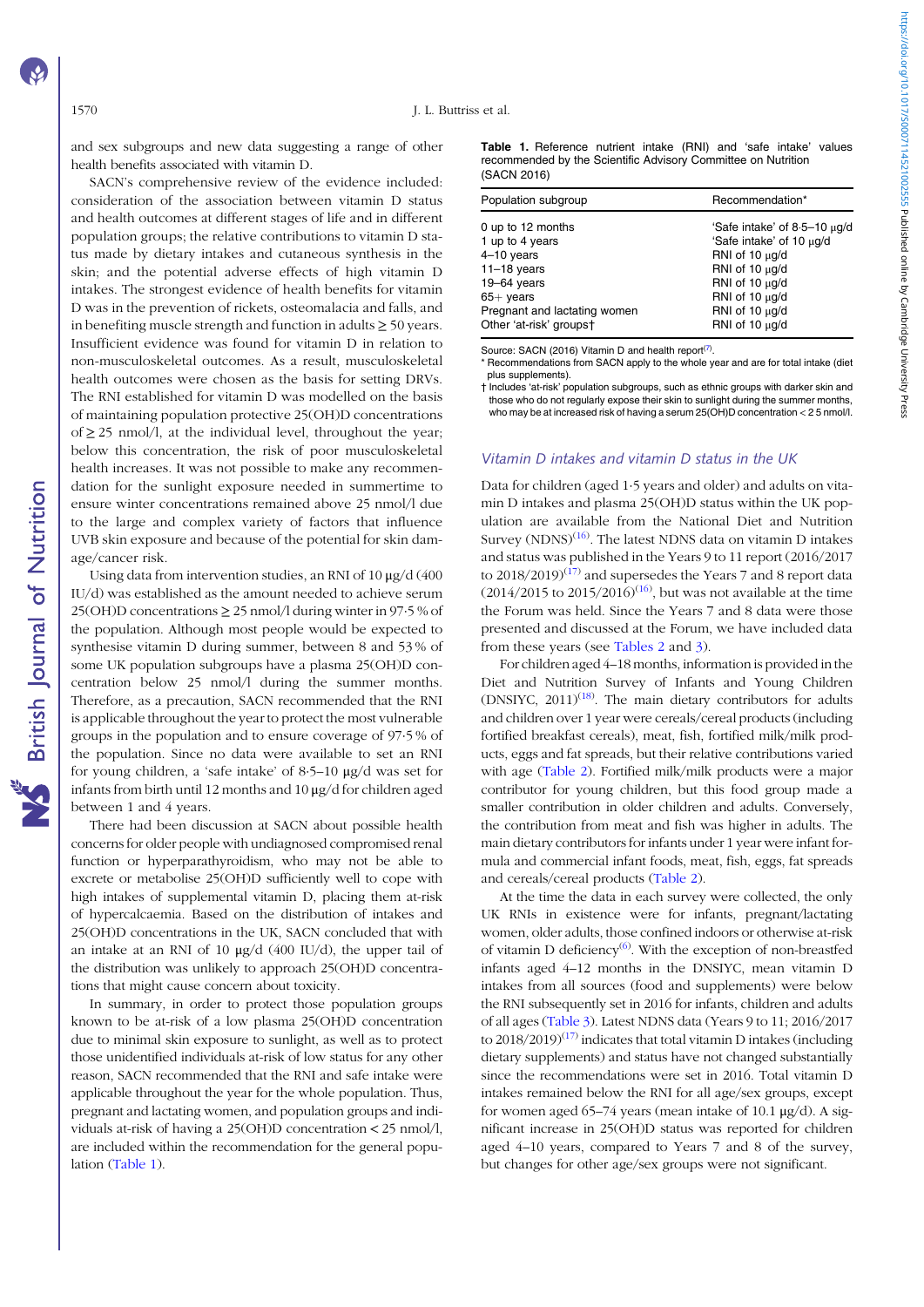<span id="page-4-0"></span>Table 2. Main contributors (%) to vitamin D intakes of infants (non-breastfed), children and adults in the UK population\* (Percentages)

|                                         | $4 - 6$<br>months | $7 - 9$<br>months | $10 - 11$<br>months | $12 - 18$<br>months | $1.5 - 3$<br>years | $4 - 10$<br>years | $11 - 18$<br>years | $19 - 64$<br>years | $65 - 74$<br>years | $75+$<br>years |
|-----------------------------------------|-------------------|-------------------|---------------------|---------------------|--------------------|-------------------|--------------------|--------------------|--------------------|----------------|
| n                                       | 240               | 489               | 381                 | 1177                | 250                | 514               | 542                | 1082               | 181                | 154            |
| Cereals and cereal products             | 0                 | 0                 |                     |                     | 21                 | 30                | 28                 | 15                 | 12                 | 16             |
| of which: Breakfast cereals             |                   | 0                 | N/A                 | N/A                 | 14                 | 18                | 18                 |                    | 6                  | 8              |
| Buns, cakes, pastries and<br>fruit pies | 0                 | 0                 | N/A                 | N/A                 | 4                  | 6                 | 4                  | 3                  | 3                  | 5              |
| Milk and milk products                  |                   | 3                 | 6                   | 16                  | 25                 | 14                |                    | 5                  | 5                  |                |
| Eggs and egg dishes                     |                   |                   |                     |                     | 13                 | 12                | 12                 | 19                 | 20                 | 19             |
| Fat spreads                             |                   |                   |                     | 11                  | 12                 | 14                | 11                 | 11                 | 12                 | 13             |
| Meat and meat products                  |                   |                   |                     | 13                  | 18                 | 21                | 31                 | 30                 | 23                 | 24             |
| Fish and fish dishes                    |                   |                   |                     | 5                   |                    |                   | 8                  | 17                 | 25                 | 19             |
| of which oily fish:                     |                   | N/A               | N/A                 | N/A                 | 6                  | 5                 | 5                  | 13                 | 21                 | 17             |
| Infant formula                          | 85                | 80                | 72                  | 29                  |                    |                   |                    |                    |                    |                |
| Commercial infant/toddler<br>foods      | 12                | 12                | 10                  | 9                   | < 0.6 %            |                   |                    |                    |                    |                |
| Other                                   | 2                 | 2                 |                     | 3                   | 3                  | 2                 | 3                  | 3                  | 3                  |                |

N/A, data not available.

'Sources: Diet and Nutrition Survey of Infants and Young Children (indicated by shaded cells; DNSIYC, 2011)<sup>([18\)](#page-18-0)</sup> and the National Diet and Nutrition Survey (years 7 and 8 of the rolling programme; 2014/2015 to 2015/20[16\)](#page-18-0)<sup>(16)</sup>. The latest NDNS data on vitamin D intakes and status published in the Years 9 to11 report are now available (December 2020), and supersede the Year 7 and 8 report data in this paper but since the Year 7 and 8 data were presented and discussed at the meeting, we have included these here.

Table 3. Mean vitamin D intakes and vitamin D status of the UK population (including non-breastfed infants\*)

|                 | Mean vitamin D intake $(\mu q/d)^{\dagger}$ |         |             |              | Mean plasma 25(OH)D (nmol/l) |         |                   |             |                   |  |
|-----------------|---------------------------------------------|---------|-------------|--------------|------------------------------|---------|-------------------|-------------|-------------------|--|
| Age             | <b>Males</b>                                | Females | <b>Both</b> | <b>Males</b> | % below 25 nmol/l            | Females | % below 25 nmol/l | <b>Both</b> | % below 25 nmol/l |  |
| 4–6 months*     |                                             |         | $10-0$      |              |                              |         |                   |             |                   |  |
| 7-9 months*     |                                             |         | 8.9         |              |                              |         |                   |             |                   |  |
| $10-11$ months* |                                             |         | 7.7         |              |                              |         |                   |             |                   |  |
| 12-18 months    |                                             |         | 3.9         |              |                              |         |                   |             |                   |  |
| 5-11 months     |                                             |         |             |              |                              |         |                   | 68.6        | 6                 |  |
| 12-18 months    |                                             |         |             |              |                              |         |                   | 64.3        | 2                 |  |
| $1.5 - 3$ years |                                             |         | 2.9         |              |                              |         |                   |             |                   |  |
| $4-10$ years    | 2.5                                         | 2.8     |             | 53.2         | 8                            | $54.8+$ | $13+$             | 53.9        | 10                |  |
| $11-18$ years   | 2.5                                         | $4-6$   |             | 45.4         | 15                           | 37.9    | 39                | 41.9        | 26                |  |
| $19-64$ years   | 4.5                                         | 3.9     |             | 44.0         | 19                           | 48.0    | 16                | $46-1$      | 17                |  |
| $65+$ years     | $5-1$                                       | 6.2     |             | 50.0         | 11                           | 51.6    | 15                | 50.8        | 13                |  |

Sources: National Diet and Nutrition Survey (years 7 and 8; 2014/2015–2015/2016) and the Diet and Nutrition Survey of Infants and Young Children (indicated by shaded cells; DNSIYC, 2011)([18\)](#page-18-0) .

Received no breast milk during the 4-d reporting period.

† Includes contribution from dietary supplements.

 $\,\,\downarrow\,$  Sample below n=50. The new NDNS data on vitamin D intakes and status published in the Year 9–11 report are now available (December 2020), and supersede the Year 7 and 8 report data in this paper but since the Year 7 & 8, data were presented and discussed at the meeting, we have included these.

The population mean concentration of 25(OH)D, averaged across the seasons, measured in these surveys was above the 'population protective level' of 25 nmol/l in all age groups. The percentage of infants with a plasma 25(OH)D concentration below 25 nmol/l was 6 % (infants aged 5–11 months) and 2 % (12–18 months of age). It was noted that sampling for the DNSIYC was weighted towards the summer months when  $25(OH)D$  concentrations would be expected to be higher<sup>([18\)](#page-18-0)</sup>. In comparison, a greater proportion of children (aged 4 years and over) and adults had plasma 25(OH)D concentrations below 25 nmol/l (Table 3). In particular, 39 % of girls and 15 % of boys aged 11–18 years were below the threshold, while 19 % of men and 16 % of women (aged 19–64 years) and 11 % of men and 15% of women (aged 65+ years) also had a plasma 25(OH)D below 25 nmol/l (NDNS results are averages of samples collected across all seasons of the year).

In all age groups, circulating 25(OH)D concentrations were lowest during the winter months (January to March) and highest during the summer months (July to September). Although recent time trend analysis revealed some statistically significant changes in vitamin D intakes and status over the past decade (2008–2017), these were small and inconsistent in direction. Vitamin D intake and status increased with income in most age groups<sup>([19\)](#page-18-0)</sup>.

The NDNS shows that a greater proportion of individuals living in Scotland and Northern Ireland had a plasma 25(OH)D concentration below 25 nmol/l than in the UK as a whole, presumably due to the lower availability of UVB for vitamin D synthesis at more northerly latitudes. In addition, although the NDNS is designed to be a representative sample of the UK, owing to under-representation of participants from ethnic minority groups in the sample, it is not possible to provide specific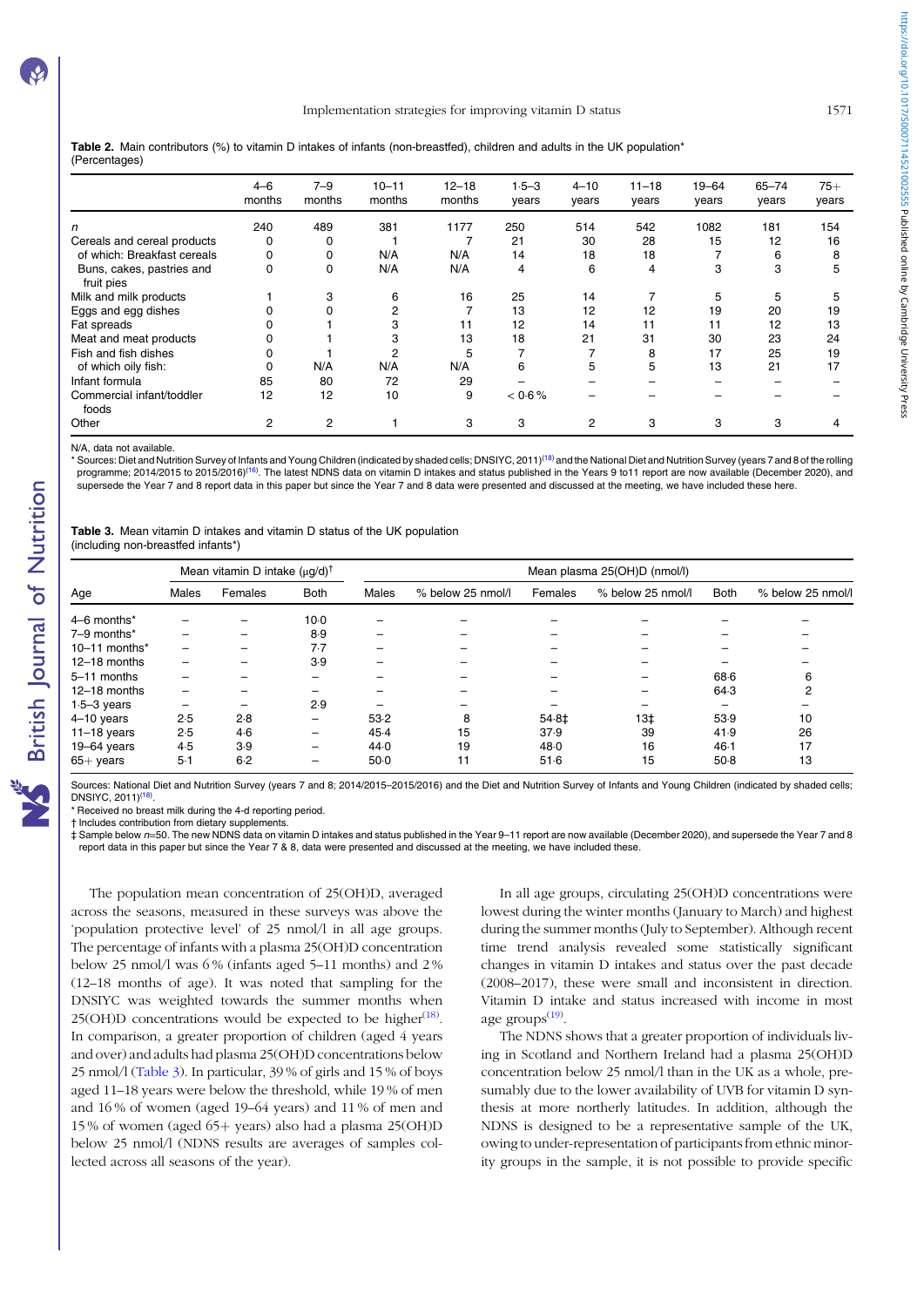information on the vitamin D intakes and vitamin D status of ethnic minority groups, some of whom may be at greater risk of vitamin D deficiency. However, some recent information, available from other sources, is described later.

In summary, mean intakes during the period 2014–2016, from food and supplements, are below the 2016 RNI in adults and children over 1 year. The main contributors to intake vary a little with age, but in most groups are meat, breakfast cereals, eggs, fat spreads, fortified milk/milk products and oily fish. Infant formula is the highest contributor in young children. While the mean plasma 25(OH)D concentrations measured in 2014–2016 (average of samples collected throughout the year) were above the current RNI in all age groups, a notable proportion had concentrations below 25 nmol/l, for example, 39 % of girls and 15 % of boys aged 11–18 years and 19 % of men and 16 % of women aged 19–64 years. Intakes and plasma concentrations increase with income, and plasma 25(OH)D concentrations are highest in the summer and lowest in the winter months.

# Policy and public health implications of Scientific Advisory Committee on Nutrition's vitamin D recommendations

Public Health England's advice, based on SACN's recommendations, can be found in [Table 4.](#page-6-0) Mean intakes of vitamin D from all sources combined (food and supplements) are below the RNI recommended by SACN for most groups of the population. The exception is non-breastfed infants aged 4–9 months consuming infant formula (which contains added vitamin D by law). Data from the Health Survey for England, Scottish Health Survey and cohort studies (as well as data from NDNS, see [Table 3\)](#page-4-0) indicate that a notable proportion of some population subgroups in the UK do not achieve a plasma 25(OH)D concentration of 25 nmol/l, even during the summer months. This applies to 17 % of adults living in Scotland; 16 % of adults living in London; 53 % of women of South Asian ethnic origin living in southern England and 29 % of pregnant women in north-west London $(7,14)$  $(7,14)$  $(7,14)$  $(7,14)$ .

Professor Louis Levy (Public Health England) explained that, based on the findings of the SACN review, government advice for dietary intakes of vitamin D has been provided as a precautionary measure. This decision was made because of the number and complexity of factors influencing endogenous vitamin D synthesis during the summer months (e.g. limited skin exposure, skin pigmentation), the need to avoid excessive sun exposure (because of skin cancer risk) and the lack of sufficient UVB availability for endogenous synthesis during the winter months. Following SACN's review, several changes to the then existing government advice on vitamin D were announced in July  $2016^{(20)}$  $2016^{(20)}$  (see [Table 4](#page-6-0)). In forming the new public health recommendations, consideration was given to the various factors that may affect vitamin D status, including the seasonality of endogenous vitamin D synthesis at UK latitudes, the frequency of consumption of foods naturally containing, or fortified with, vitamin D, as well as the particular needs of at-risk groups mentioned above. Previous advice $^{(6)}$  $^{(6)}$  $^{(6)}$  about vitamin D supplementation for infants and children was extended to include the period from birth until 6 months, despite some concerns among

policymakers that difficulties in using vitamin D drops for younger infants may adversely affect the uptake of advice on breastfeeding. Professor Levy indicated that the need for somewhat complex and nuanced advice (shown in [Table 4\)](#page-6-0) appears to have led to an oversimplified interpretation by health and social care professionals, which may be leading to confusion about the detail of the government's recommendations. He also noted that current clinical guidelines from the National Institute for Health and Care Excellence do not reflect the recommendation from SACN that pregnant and breast-feeding women should be considered as a part of the general population (i.e. that vitamin D requirements are the same as for non-pregnant women).

In summary, the current RNIs for vitamin D recommended by SACN relate to the maintenance of plasma (or serum) 25(OH)D concentration to ensure musculoskeletal health. Although the majority of the population achieve the plasma 25(OH)D concentration of 25 nmol/l during the summer months, as discussed earlier, plasma concentrations are below this in a sizeable proportion of some population subgroups. It is not possible to predict which individuals within subgroups may be at an increased risk of low vitamin D status owing to the range of factors that determine vitamin status (including dietary intake and skin UVB exposure), and government advice reflects this difficulty.

During the discussion, the pros and cons of vitamin D supplementation versus vitamin D fortification were debated (see Final Discussion). Other points raised were the challenges of delivering advice that is unambiguous and yet appropriately nuanced, an example being how the advice for infants under 1 year to take a supplement ranging from 8·5 to 10 μg/d should be interpreted by parents/carers and supplement manufacturers. Healthy Start vitamin drops provide 10 μg vitamin  $D_3$  per 5 drops ([https://](https://www.healthystart.nhs.UK/for-health-professionals/vitamins/) [www.healthystart.nhs.UK/for-health-professionals/vitamins/](https://www.healthystart.nhs.UK/for-health-professionals/vitamins/)).

### Vitamin D status in ethnic minority groups

A series of presentations considered vitamin D status in different population subgroups and the prevalence of nutritional rickets. Dr Andrea Darling (University of Surrey) focused on the vitamin D status of ethnic minority groups. The 2006–2007 Diet, Food Intake, Nutrition and Exposure to Sunlight in Southern England (D-FINES) study of South Asian women living in the UK (at a latitude of 52°N) reported that mean 25(OH)D concentrations remained around the 25 nmol/l threshold throughout all seasons of the year, with 53 % of women not achieving a concen-tration > 25 nmol/l during the summer months<sup>([14\)](#page-18-0)</sup>. Data from the 2010 Health Survey for England have also highlighted that Asian participants (over 16 years) had a lower mean 25(OH)D status (20.5 nmol/l) than White participants  $(45.8 \text{ nmol/l})^{(21)}$  $(45.8 \text{ nmol/l})^{(21)}$  $(45.8 \text{ nmol/l})^{(21)}$ .

Dr Darling presented findings from a secondary analysis of data from the UK Biobank cohort (2006–2010) on the determinants of 25(OH)D status for South Asian adults (Indian, Pakistani and Bangladeshi) living in the UK, including information on serum 25(OH)D concentration as well as vitamin D dietary intakes and supplement use $(22,23)$ . The cohort comprises over 500 000 people, aged 40–69 years old, among whom are 8024 participants of South Asian ethnicity. Most of the South Asian participants were recruited from Hounslow,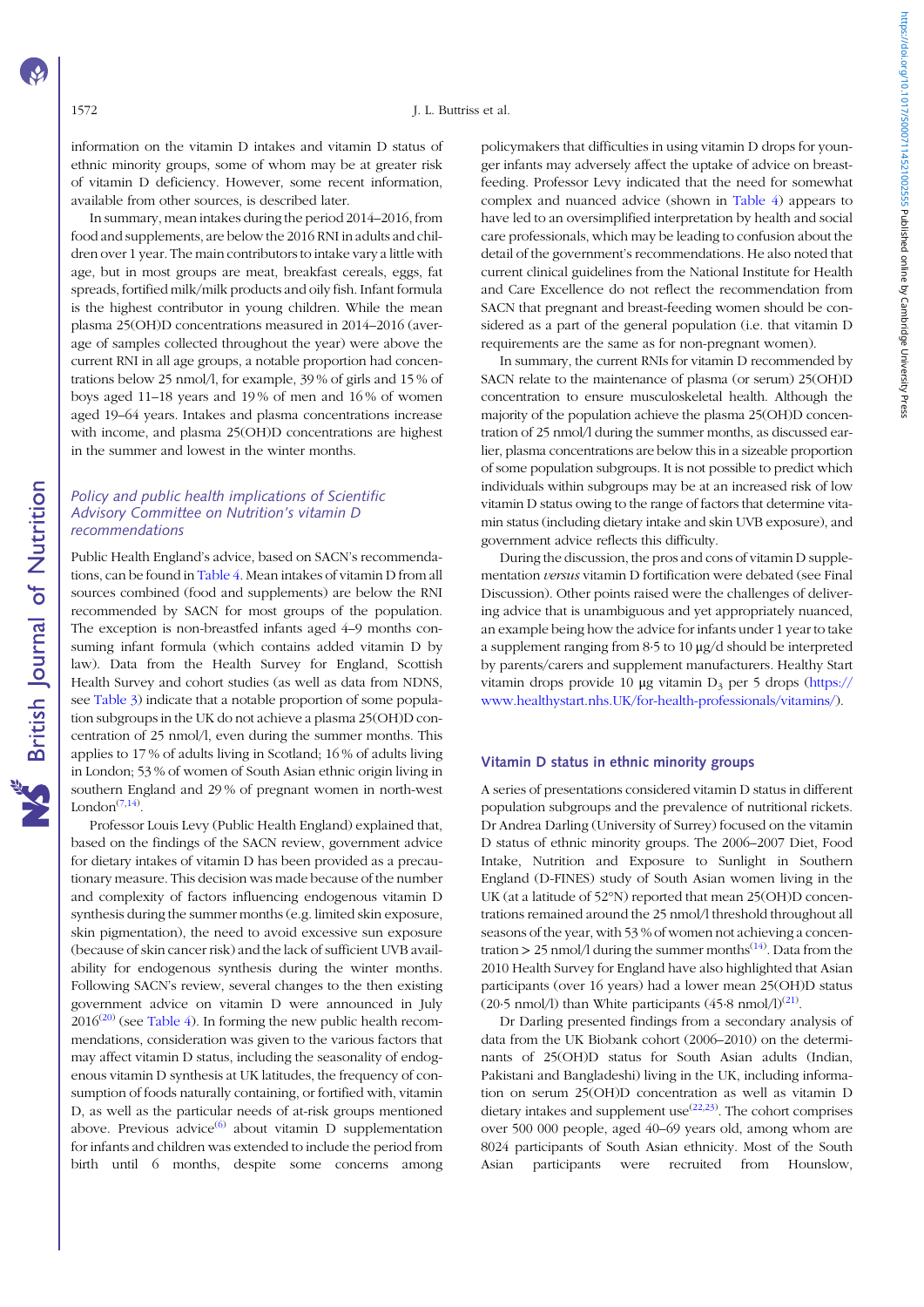<span id="page-6-0"></span>

|                              | April to September                                                                                                                                     | October to March                                                                                                                                                                                                                                                                   |
|------------------------------|--------------------------------------------------------------------------------------------------------------------------------------------------------|------------------------------------------------------------------------------------------------------------------------------------------------------------------------------------------------------------------------------------------------------------------------------------|
| Birth to 1 year<br>1-4 years | Io µg of vitamin D a day, throughout the year<br>8-5-10 µg of vitamin                                                                                  | D a day, throughout the year, unless consuming more than 500 ml infant formula per day                                                                                                                                                                                             |
| 5 years and above            | from being outdoors and consuming vitamin<br>Most people, other than those in at-risk groups, probably get<br>J-containing foods.*<br>anough vitamin D | found naturally in a small number of foods, e.g. oily fish, red meat, liver, egg yolks. It is<br>During the winter months, most people rely on dietary sources of vitamin D. Vitamin D is<br>also present in fortified foods, e.g. breakfast cereals, most fat spreads and in food |
| At-risk groups               | <u>ω</u><br>At-risk groups includ                                                                                                                      | supplements. Consider taking a daily supplement.                                                                                                                                                                                                                                   |
|                              | people who are not often outdoors (e.g. individuals who are frail or housebound)<br>beople who reside in an institution such as a care home            |                                                                                                                                                                                                                                                                                    |

people who usually wear clothes that cover up most or all of their skin when

people who usually wear clothes that cover up most or all of their skin when

These individuals should take a daily supplement throughout the year, containing 10 μg of vitamin D

These individuals should take a daily supplement throughout the year, containing 10 µg of vitamin D

These individuals may not get enough vitamin D from sunlight and should consider taking a daily supplement

These individuals may not get enough vitamin D from sunlight and should consider taking a daily supplement

containing 10 μg of vitamin D, throughout the year

containing 10 µg of vitamin D, throughout the year

\* PHE re-issued its advice during the COVID-19 pandemic, emphasising the need to consider supplementation, even during the summer months, if time outdoors is limited.

PHE re-issued its advice during the COVID-19 pandemic, emphasising the need to consider supplementation, even during the summer months, if time outdoors is limited.

outdoors.

outdoors.

People with dark skin (e.g. individuals of African, African-Caribbean or South

People with dark skin (e.g. individuals African, African-Caribbean or South

৳

Asian background)

Asian background)

Table 4. Public Health England advice on vitamin D for different population groups<sup>(1,20)</sup> Public Health England advice on vitamin D for different population groups<sup>[\(1](#page-17-0),[20](#page-18-0))</sup> Birmingham, Croydon and Leeds. Serum 25(OH)D concentration was available for 6344 of the South Asian participants, who were: predominantly of Indian ethnicity (75%); aged 40–60 years (72 %) and living in London (46 %), the north of England (22 %) or the Midlands (20 %). The balance of male (54 %) and female (46 %) participants was approximately even and included individuals with a BMI categorised as underweight/normal weight (32 %), overweight (45 %) and obese (21 %). Blood sampling for each participant was performed during one season only, although data for all four seasons were available across the sub-cohort. Despite the strengths of this large prospective cohort, care should be taken when interpreting results from the UK Biobank because it contains relatively small numbers of some sub-sections of the UK population and because participants are more health conscious than the general population<sup>([24\)](#page-18-0)</sup>.

Regardless of the season when the samples were taken, median serum 25(OH)D concentrations for Indian, Pakistani and Bangladeshi participants were all close to, or below 25 nmol/l, with summer concentrations being only slightly higher than during other seasons<sup> $(23)$  $(23)$ </sup>. During winter and spring, approximately 60 % of participants had a serum 25(OH)D concentration below 25 nmol/l, whilst over 20 % were below 15 nmol/l. Assessing all seasons combined, 92% of participants had  $25(OH)D < 50$  nmol/l; 55% had 25(OH)D < 25 nmol/l and 20 % had 25(OH)D < 15 nmol/l. Ten percent of participants had missing data as 25(OH)D was under the detection limit (10 nmol/l). Logistic regression analysis revealed several factors that predicted a 25(OH)D concentration<25 nmol/l. These factors included: male sex; Pakistani ethnic origin; higher BMI; being closer to middle age (40–59 years); rarely/never consuming oily fish; vegetarian; little summer sun; not using sun protection (suggesting minimal sun exposure – those who used skin cream presumably spent time in the sun); not using vitamin D-containing supplements and blood sampling during winter/spring. Of note, although 25(OH)D values were slightly lower for those living at more northerly latitudes, these differences were not statistically significant in the model once adjustment had been made for other confounders. Specifically, the logistic regression model suggested that increased summer sunlight exposure (over 3 h/d), having a normal BMI, eating oily fish twice per week (two servings of fish a week, one being an oily fish, is the current recommendation in the UK) and using supplements reduced risk of vitamin D deficiency.

Previously published work on vitamin D intake and supplement use in the UK Biobank cohort revealed low dietary intakes of vitamin D in Indian (mean of 1·0 μg/d) and Pakistani (mean of 1·5 μg/d) participants. Although Bangladeshi participants had slightly higher intakes  $(3.0 \text{ µg/d})^{(22)}$  $(3.0 \text{ µg/d})^{(22)}$  $(3.0 \text{ µg/d})^{(22)}$ , these were far below the RNI of 10  $\mu$ g/d. The majority (>60 %) of south Asian participants of both sexes, and from all three ethnic groups, did not take vitamin D supplements; those who did were, typically, younger, female and living in London<sup> $(22)$  $(22)$  $(22)$ </sup>.

In summary, vitamin D intake is low  $(1-3 \mu g/d)$  and supplement use is also low (only 23 % taking a vitamin D-containing supplement) among UK South Asians. New data suggest that low vitamin D status is almost universal in UK South Asians (e.g.  $92\% < 50$  nmol/l;  $55\% < 25$  nmol/l;  $20\% < 15$  nmol/l)<sup>([23](#page-18-0))</sup>. Year round, median serum 25(OH)D concentrations for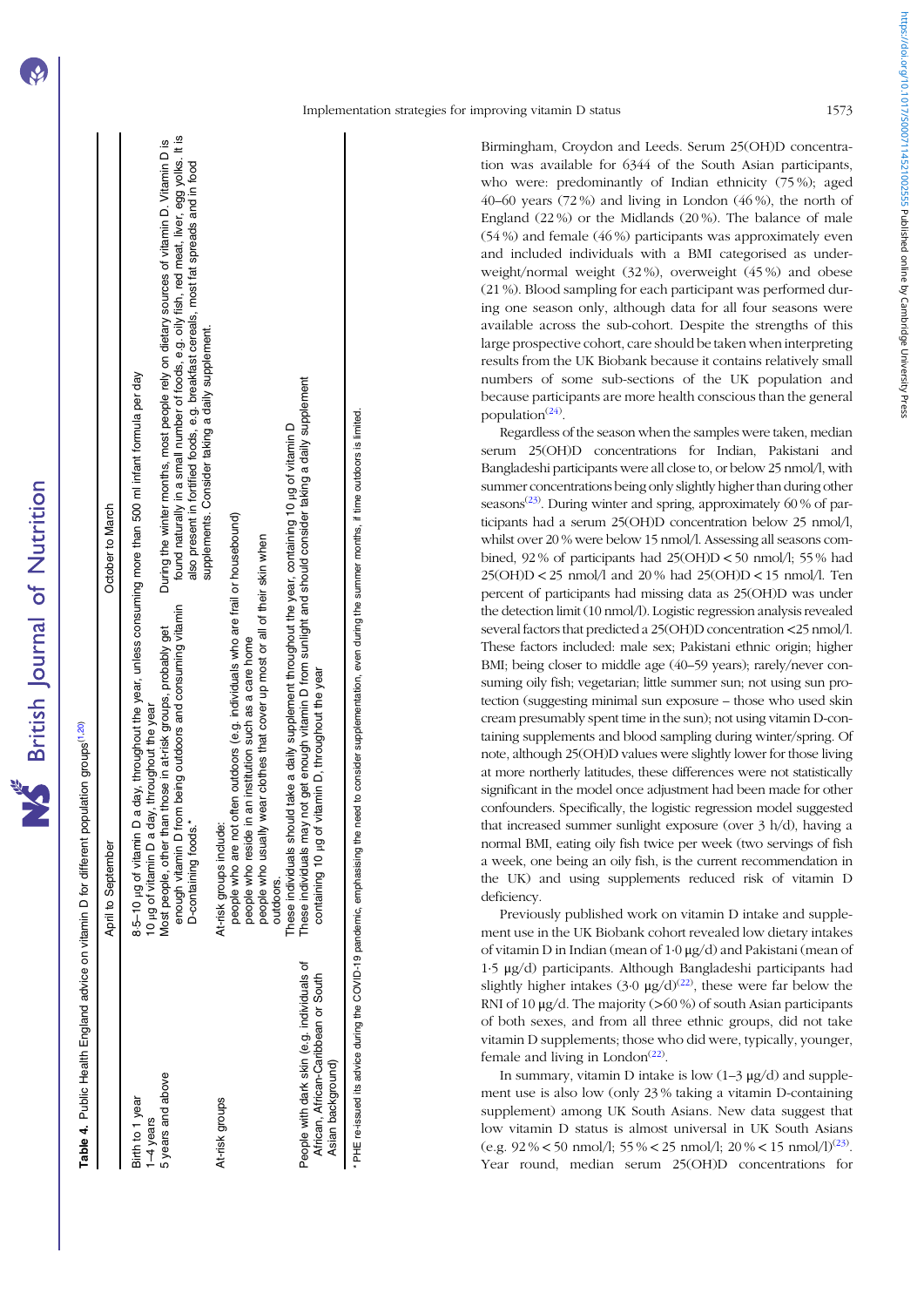https://doi.org/10.1017/500071145210025555 Published online by Cambridge University Press https://doi.org/10.1017/S0007114521002555 Published online by Cambridge University Press

Indian, Pakistani and Bangladeshi participants were all close to, or below, 25 nmol/l, with summer concentrations being only slightly higher than for other seasons. About 10 % had blood vitamin D concentrations below the detection limit (10 nmol/l). Since the UK Biobank cohort is likely to be more health conscious than the general population<sup> $(24)$  $(24)$  $(24)$ </sup>, vitamin D status in the general South Asian population may be even lower than reported here.

# Is vitamin D deficiency prevalent elsewhere in Europe?

Prof Kevin Cashman (University of Cork, Ireland) summarised the main findings of the 'Food-based solutions for Optimal vitamin D Nutrition and health through the life cycle' (ODIN) project, a large-scale and collaborative 4-year (2013–2017) European Commission FP7-funded project that included a consortium of thirty partners across nineteen countries (Prof Cashman and Prof Kiely, also from the University of Cork, were the project coordinators). The overarching aim of the ODIN project was to develop effective, safe and sustainable foodbased solutions to eradicate vitamin D deficiency and improve health, to benefit all European citizens. The project comprised a total of eleven work packages, including assessing vitamin D requirements, intakes and status, as well as the safety and effi-cacy of food fortification options<sup>[\(25\)](#page-18-0)</sup>.

Prior to commencement of the project, no estimate of the prevalence of vitamin D deficiency across Europe had been published. While estimates at a member-state level did exist, these were derived from studies using a range of different analytical methods for serum 25(OH)D. Several reports have shown that available  $25(OH)D$  assays can yield markedly differing results<sup>[\(26\)](#page-18-0)</sup>. Standardisation of serum 25(OH)D data, as pioneered as part of the NIH-led Vitamin D Standardization Program $(27)$ , offers enormous advantage in reducing method-related differences in 25(OH)D measurement and facilitates better assessment of vitamin D status within, and between, population studies. The potential for such standardisation of the serum 25(OH)D measurement was highlighted using samples from the 2011 National Adult and Nutrition Survey for Ireland ( $n$  1114; aged 18+ years) and the Vitamin D Standardization Program's standardisation protocol for past surveys. The percentage of Irish adults with serum 25(OH) D concentrations  $\lt$  30 nmol/l increased from approximately 6% (as assessed by original immunoassay) to approximately 12 % of participants when samples were standardised by the Vitamin D Standardization Program protocol<sup>[\(28](#page-18-0))</sup>. ODIN applied the Vitamin D Standardization Program protocols to existing serum 25(OH)D data from approximately 56 000 individuals from eighteen nationally and regionally representative populations across Europe and provided the first European-wide estimate of vitamin D deficiency prevalence<sup>([29\)](#page-18-0)</sup>. Approximately one in eight Europeans had a 25(OH)D concentration < 30 nmol/l, and 40 % were below 50 nmol/l. The prevalence of 25(OH)D < 30 nmol/l was considerably higher among darker-skinned ethnic minority groups than for White Europeans in the UK (Black 36 %; Asian 60 %; White about 20 %), Norway (South Asian 65 %; White about 1 %) and Finland (Somali 28 %; Kurdish 50 %; White 0·5 %).

There is no single underlying reason for vitamin D deficiency, but the combination of low UVB availability and/or exposure coupled with a low dietary vitamin D intake are of key importance<sup>([30](#page-18-0))</sup>. Sufficient UVB radiation for endogenous vitamin D synthesis is available during the summer months throughout Europe, but this is not the case in most European countries during the winter $(31)$ . The number of months during which synthesis of vitamin D in the skin is not possible ('vitamin D winter') increases with latitude, from 0 to 2 months in southern Europe (Greece), 5 to 6 months in the UK and Ireland, to 7 or more months in the most northerly countries (Norway and Iceland). In the absence of sufficient UVB availability/exposure to enable synthesis in the skin, dietary supply of vitamin D is critical to meeting population requirements and prevention of vitamin D deficiency. An analysis of surveys conducted throughout Europe<sup> $(32)$  $(32)$  $(32)$ </sup> showed that approximately 50 %–100 % of adults have inadequate dietary intakes of vitamin D, i.e. below 10 μg/d, with higher prevalence in older adults.

#### Child and maternal vitamin D requirements

Professor Mairead Kiely reiterated that SACN recommendations are for healthy members of the general population, which includes pregnant women, who are usually under medical supervision. Within the neonatal period (the month following birth), babies are under observation either by their health visitor and/or the primary care team and postnatal staff. After this time, babies and children are considered part of the 'general population'. As noted above, the current UK government recommendations for vitamin D include a safe intake value of 8·5–10 μg/d throughout the first year of life and 10 μg/d throughout the year for ages  $1-4$  years (see [Table 4\)](#page-6-0). The RNI of  $10 \mu g/d$  (400 IU/d) for pregnant and lactating women is the same as for nonpregnant adults.

### Infants

In a well-conducted dose–response RCT of vitamin D among infants aged 1 month, who were followed to 12 months of age, Gallo et al.  $(2013)^{(33)}$  $(2013)^{(33)}$  $(2013)^{(33)}$  reported that 10 µg/d of vitamin D<sub>3</sub> maintained 25(OH)D concentrations > 50 nmol/l for 97 % of infants, with no advantages for vitamin D status or bone mineral density of higher doses (20, 30 and 40 μg/d). Indeed, the 40 μg/d dose increased the risk of hypercalcaemia and was subsequently discontinued during the trial. Following this study, there has been broad agreement between regulatory authorities, around the world, that recommendations for vitamin D during infancy should be about 10 μg/d.

#### Young children

Dose–response RCTs in young children are still required to estimate evidence-based RNIs for this age group, as well as to underpin the upper intake level estimates. These are currently applied onthe basis of body weight estimates rather than experimental data. Observational data from a prospective birth cohort study conducted in Cork (51 °N) among 741 two-year-olds showed a low (< 2 %) prevalence of 25(OH)D concentrations below 25 nmol/l, despite average vitamin D intakes of  $3.5 \mu g/d$ , with 96% below 10  $\mu$ g/d<sup>([34](#page-18-0))</sup>. This report is in line with other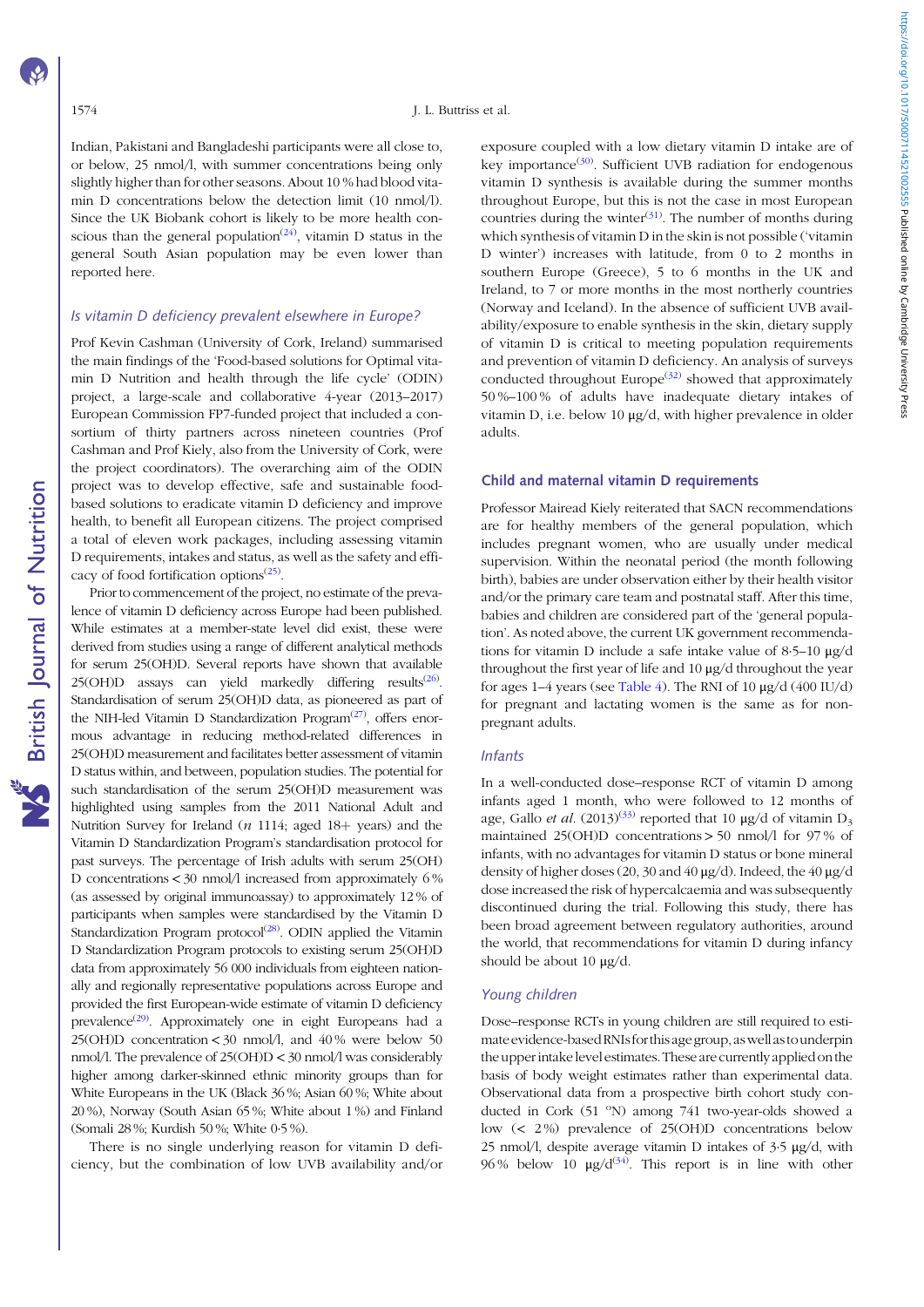observational studies in Canada showing healthy circulating concentrations of 25(OH)D among children, even during winter, despite lower vitamin D intakes than recommended $(35)$  $(35)$ . It is possible thatthe dietary requirement inthis age group could be slightly lower than in older children and adults due to smaller body size and a consequently higher dose–response; further research is urgently required.

Besides season of sampling, vitamin D intake was the only other significant determinant of serum 25(OH)D in the Cork cohort. The highest prevalence of serum 25(OH)D < 30 nmol/l, particularly in winter, was among children who neither used a vitamin D-containing supplement nor consumed vitamin D-fortified food. Among these specific individuals, the mean intake of vitamin D was just over  $1 \mu g/d^{(34)}$  $1 \mu g/d^{(34)}$  $1 \mu g/d^{(34)}$ .

# School-age children and teenagers

As part of the ODIN project, a dose–response RCT was carried out in Denmark among 4–8-year-old white-skinned boys and girls<sup>([36\)](#page-19-0)</sup>. The intakes of vitamin  $D_3$  required to maintain 25(OH)D above 25 and 50 nmol/l in 97.5 % of children were  $6.4 \mu g/d$  and 19.5  $\mu g/d$ , respectively. In Sweden, a separate trial among white- and darkskinned children aged 5–7 years reported that while 6 μg/d was sufficient for white-skinned children to achieve 30 nmol 25(OH) D/l, 14 μg/d was required to meet this threshold in darker-skinned children<sup>[\(37](#page-19-0))</sup>. The equivalent intakes to achieve 50 nmol/l were about 20 and 28 μg/d for white- and darker-skinned children, respectively. These data reinforce data from adults highlighting the strong possibility of different dose–responses between ethnic groups, with higher vitamin D requirements for individuals in BAME (Black, Asian and minority ethnic) groups. Adding to limited data for teenagers, Smith et al.  $(2016)^{(38)}$  $(2016)^{(38)}$  $(2016)^{(38)}$  reported outcomes from an ODIN dose–response RCT carried out in Southern England which showed that 10.1  $\mu$ g/d of vitamin D<sub>3</sub> was required to keep 97·5 % above 25 nmol/l during wintertime, a value consistent with earlier data from adults<sup> $(39,40)$  $(39,40)$  $(39,40)$ </sup> and with SACN's conclusions  $(2016)^{(7)}$  $(2016)^{(7)}$  $(2016)^{(7)}$ . During the discussion, it was noted that the outcomes from the ODIN studies in young children, as well as other studies from Sweden and Canada, were published after 2016.

#### Pregnant women

It is not known whether dietary recommendations for adults in general are appropriate for pregnant women. To address this issue, further research is urgently required to provide answers to several questions including: (i) is the prevalence of low vitamin D status greater among pregnant women than among nonpregnant women; (ii) does altered vitamin D metabolism in pregnancy increase vitamin D requirements; (iii) is there evidence for adverse perinatal effects of low vitamin D status during pregnancy that justifies additional vitamin D to support healthy pregnancy and, if not, what is the appropriate basis on which a healthy range for 25(OH)D blood concentrations in pregnancy should be framed? $(41)$  $(41)$  $(41)$ 

There is evidence for a higher prevalence of low vitamin D status during pregnancy than among non-pregnant adults<sup> $(42)$  $(42)$ </sup>, the burden of which is borne disproportionately by women from ethnic minority groups. Multiple systematic reviews of the role of vitamin D and vitamin D supplementation during pregnancy have been published $(43-45)$  $(43-45)$  $(43-45)$ , but, as yet, there is no consensus as to whether the physiological requirements for 25(OH)D are greater during pregnancy than in non-pregnant women. Professor Kiely suggested that this question has been framed around the benefit of vitamin D supplementation rather than the role of sufficient vitamin D status to support a healthy pregnancy. At birth, an infant's vitamin D status is completely dependent on maternal status and low vitamin D status among new born infants is common $\binom{42}{}$ . For example, in Ireland, 35 % of more than 1000 umbilical cord serum samples had 25(OH)D concentrations below 25 nmol/ $1^{(46)}$  $1^{(46)}$  $1^{(46)}$ . Based on the hypothesis that umbilical cord 25(OH)D concentrations reflect fetal vitamin D status, prevention of infantile 25(OH)D falling below 25 nmol/l (reflected in umbilical cord sera) has been proposed as a poten-tial target for protection of the fetal/infant skeleton<sup>([41,47\)](#page-19-0)</sup>.

O'Callaghan et al.  $(2018)^{(48)}$  $(2018)^{(48)}$  $(2018)^{(48)}$  reported the first dose–response study in pregnant women to address the question of how much vitamin D would prevent cord 25(OH)D concentration falling below 25 nmol/l. When maternal 25(OH)D concentrations were  $\geq$  50 nmol/l during the third trimester, cord sera were  $>$  25 nmol/l at delivery. The vitamin  $D_3$  intake required to maintain maternal 25(OH)D above 50 nmol/l among 97·5 % of mothers was 30 μg/d.

In summary, high-quality data from dose–response RCTs are available to inform RNIs for vitamin D intakes among infants, children and teenagers. However, RCT data for pre-school children are still required, from risk and safety perspectives, as well as for BAME populations. Data from a high-quality dose– response RCT show that white-skinned pregnant women require 30 μg/d vitamin  $D_3$  to maintain 25(OH)D above 50 nmol/l and thus prevent new born 25(OH)D concentrations falling below 25 nmol/l. Replication of dose–response RCTs is required in pregnant women from ethnic minority groups.

#### Nutritional rickets in the UK

Dr Suma Uday (University of Birmingham, UK) discussed the burden of rickets in the UK, contrasted UK vitamin D supplementation policy with other European countries and made suggestions for improving adherence to supplementation, particularly in infants. Nutritional rickets and hypocalcaemic complications related to severe vitamin D deficiency are more common among BAME groups residing in the UK than among White children. Dr Uday discussed three clinical cases, from a single UK tertiary centre, of infants (aged 5–6 months) with darker skin who presented in early spring with cardiac arrest, respiratory arrest follow-ing seizure or severe respiratory distress<sup>([49\)](#page-19-0)</sup>. All three infants were noted to have severe hypocalcaemia (adjusted Ca 1·2–1·96 mmol/ l; normal range 2·2–2·7 mmol/l) with elevated alkaline phosphatase (802–1123 μg/l; normal range 105–357 μg/l) and parathyroid hormone levels (219–482 ng/l; normal range 13–29 ng/l) and very low serum 25(OH)D concentrations (<15 nmol/l). Severe underlying rickets on radiographs and dilated cardiomyopathy (enlargement of the heart) were uncovered on further investigation. It was highlighted that none of the infants was on vitamin D supplements and the need for supplements had not been raised during child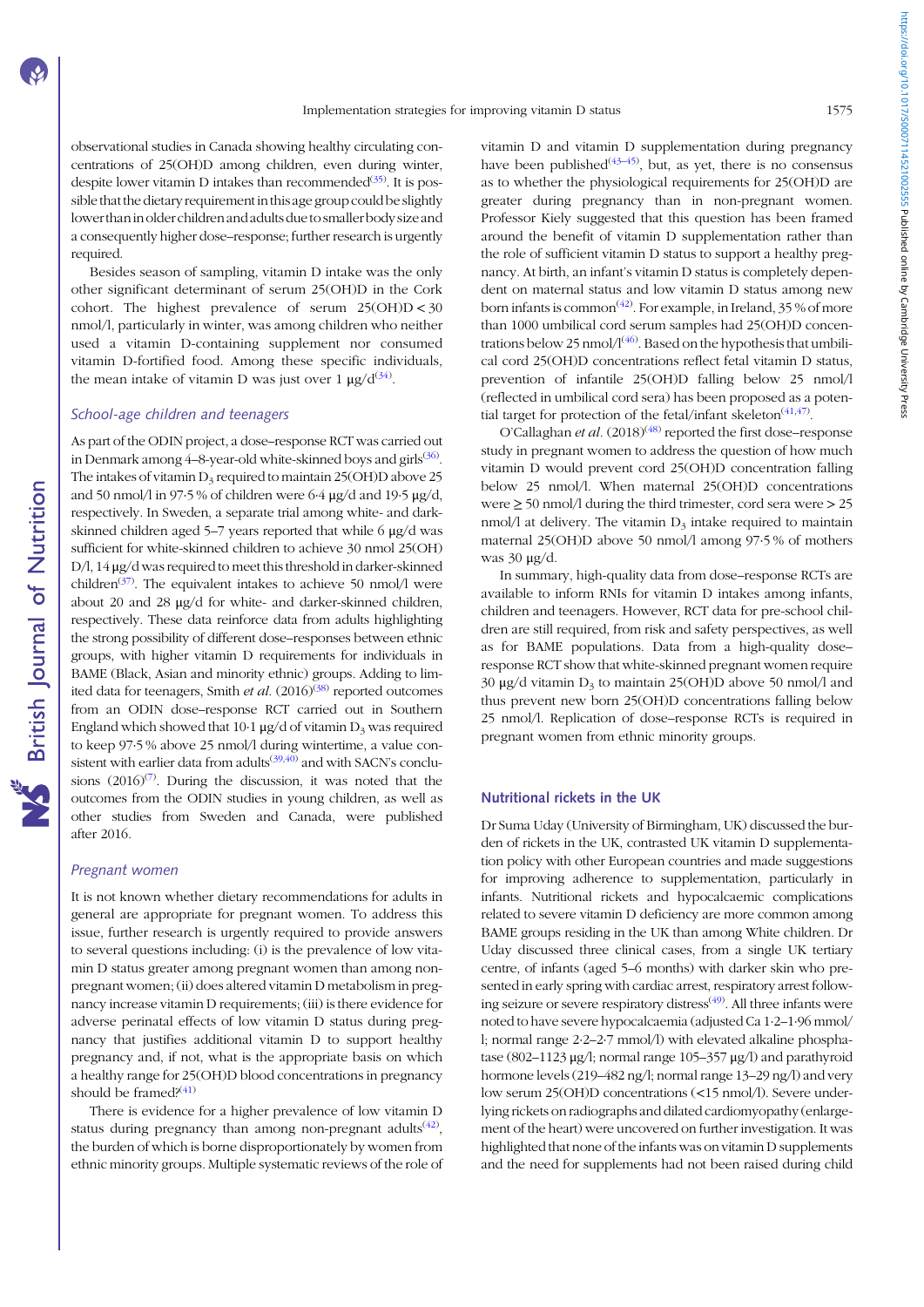surveillance visits in any of the cases. One infant sadly died from cardiac arrest. Post-mortem examination revealed florid rickets with: rachitic rosary ('beading' of the ribs), abnormally widened rib growth plate on histology (widened, irregular zone of hypertrophic chondrocytes), increased osteoid thickness and volume and extremely low bone mineralisation on histomorphometry<sup>([49\)](#page-19-0)</sup>.

The incidence of hospital admissions due to rickets in England increased between 2000 and  $2011^{(50)}$  $2011^{(50)}$  $2011^{(50)}$ . A survey conducted by the British Paediatric Surveillance Unit between March 2015 and March 2017 suggested an annual overall incidence of 0·48 cases per 100 000 (sixty cases per year) of nutritional rickets, with the greatest number of cases in infants aged 12–23 months, and of BAME origin<sup>[\(51\)](#page-19-0)</sup>. The limitations of the survey included a strict case definition leading to exclusion of a significant number of cases, including those of hypocalcae-mic seizures<sup>([52](#page-19-0))</sup>. The nature of the survey also meant that it did not capture cases seen in primary care or those seen by general practitioners who are not adequately trained in paediatrics. Nonetheless, it is important to note that nearly 80 % of the cases in the survey were not taking the recommended vitamin D supplements. Four cases of dilated cardiomyopathy were identified, of whom two sadly died, highlighting the associated morbidity and mortality. Moreover, nutritional rickets cases presenting to secondary care are only the tip of the iceberg of hidden wide-spread vitamin D deficiency<sup>([50\)](#page-19-0)</sup>. Depending on the study design and case definition, the incidence of rickets (per 100 000 people) among darker skinned and immigrant populations in the UK (95/ 100 000), USA (220/100 000), Australia (2300/100 000) and Denmark (60/100 000) have all been reported to exceed the incidence rate for classification as a rare disease  $(50/100\ 000)^{(53)}$  $(50/100\ 000)^{(53)}$  $(50/100\ 000)^{(53)}$ . In the UK, in addition to the increasing proportion of BAME residents (14 % in the 2011 census), there is a yearly net positive migration of approximately 150-200 000 BAME individuals<sup>([54\)](#page-19-0)</sup>. Hence, the disease burden is likely to rise unless effective strategies for prevention are implemented.

An evidence-based global consensus statement on recommendations for the prevention and management of nutritional rickets was published in  $2016^{(47)}$  $2016^{(47)}$  $2016^{(47)}$ . A group of thirty-three experts, from various fields, developed definitions for sufficiency, insufficiency and deficiency of serum 25(OH)D and daily Ca intakes for the prevention and management of nutritional rickets (Table 5). Universal supplementation of 400 IU/d (10 μg/d) was recommended by the Global Consensus Group for infants (birth to 12 months), a 600 IU/d (15 μg/d) supplement for pregnant women and lifelong supplementation of 600 IU/d (15 μg/d) for those considered to be at-risk, in addition to ensuring adequate Ca intakes. A recent survey (based on questionnaire responses from expert representative members of the Bone and Growth Plate Working group of the European Society of Paediatric Endocrinology) identified that the UK has the lowest adherence (5–20 %) in Europe to infant vitamin D supplementation advice, based on data from twenty-nine countries<sup>([55\)](#page-19-0)</sup>. Factors that were statistically significantly linked to increased adherence in other countries were universal supplementation of breast- and formula-fed infants ( $P = 0.007$ ), monitoring of adherence at child health surveillance visits ( $P = 0.001$ ), giving information to parents at discharge from neonatal units  $(P = 0.02)$  and providing financial family support  $(P = 0.005)$ .

Table 5. Global Consensus Group recommendations for the prevention and management of nutritional rickets in infants, children and adolescents([47](#page-19-0))

| Classification | Serum 25-hydroxyvitamin D | Dietary Ca intake* |  |  |
|----------------|---------------------------|--------------------|--|--|
| Sufficiency    | $> 50$ nmol/l             | $> 500$ mg/d       |  |  |
| Insufficiency  | 30-50 nmol/l              | 300-500 mg/d       |  |  |
| Deficiency     | $<$ 30 nmol/l             | $<$ 300 mg/d       |  |  |

\* Recommendations for children over 12 months of age. For infants 0–6 and 6–12 months of age, the adequate Ca intake recommended is 200 and 260 mg/d, respectively. For children over 12 months of age, a dietary Ca intake of < 300 mg/d increases the risk of rickets independently of serum 25-hydroxyvitamin D concentration.

Dr Uday argued that the adherence to supplementation advice in the UK could be improved by a combination of some of the above strategies. Universal supplementation of breast- and formula-fed infants would give a simple message to professionals and also the public. There is evidence from the recent British Paediatric Surveillance Unit survey<sup>([51](#page-19-0))</sup> and a previous hypocal-caemic seizure survey<sup>[\(56](#page-19-0))</sup> that formula-fed infants can be affected by rickets and that fortified formula alone does not guarantee protection against nutritional rickets<sup>[\(57\)](#page-19-0)</sup>. Mandatory monitoring of adherence to supplements at child health surveillance visits will prompt healthcare professionals to check and recommend supplements. Dr Uday suggested that there are simple practical monitoring approaches that could be used.

In summary, the potentially devastating health consequences of vitamin D deficiency in infancy are preventable, yet it is evident that the UK government's advice on vitamin D supplementation in infancy is not reaching all families. Whilst the government has supplementation policies in place, there is a lack of implementation strategies. Given the significant mortality and morbidity associated with this preventable condition, Dr Uday suggested that the government should consider robust strategies for an infant vitamin D supplementation programme similar to those used in immunisation programmes. In concluding, Dr Uday recommended: (i) universal supplementation and simplified advice; (ii) increased monitoring of adherence to supplementation advice; (iii) financial support or incentives for general practitioners to implement infant vitamin D supplementation and (iv) information at birth and antenatal visits.

Subsequent discussion focused on strategies to improve awareness at 'grassroots' level about the clinical significance and long-lasting consequences of inadequate vitamin D intakes. Available evidence suggests that families are unaware of the UK government's advice, rather than rejecting it, which emphasises the importance of health professionals being aware of the potentially serious consequences of vitamin D deficiency, the population subgroups considered to be at particular risk, and routinely alerting parents and carers to the need for supplementation. Subtle inconsistencies in the communication of the government's advice, as reflected in the wording of guidelines from several expert bodies, may be leading to confusion among general practitioners and healthcare professionals.

It was suggested that a national publicity campaign might be useful for raising public awareness. However, experience to date suggests that to be effective, this approach needs to be reinforced by other actions. In particular, accurate and consistent messages (in line with government advice) delivered by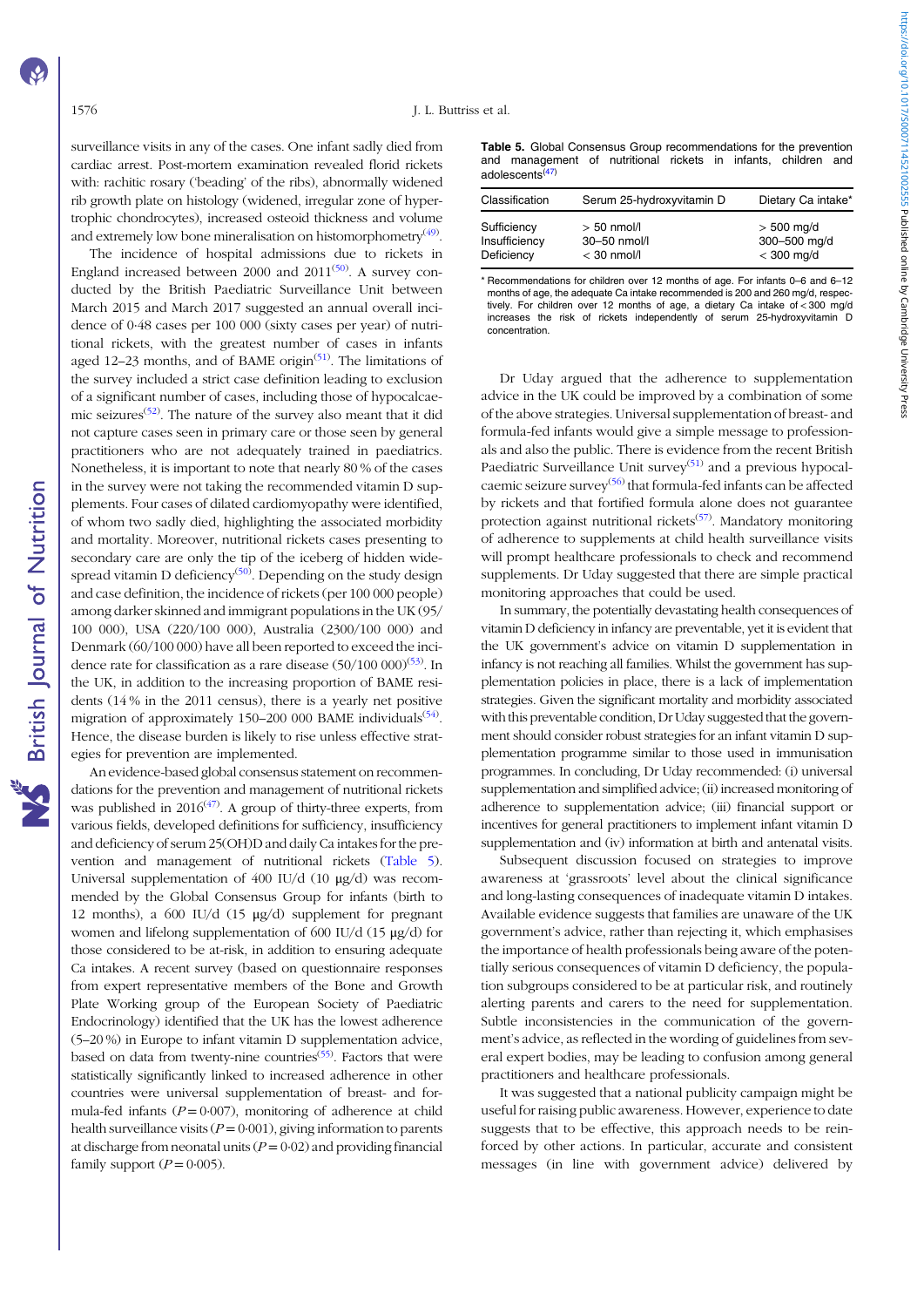healthcare professionals in routine contact with parents may be more effective in this case. Reinforcement of government advice through local community groups and initiatives, such as faith and parenting groups, may be particularly helpful in reaching at-risk groups of the population.

## Food-based solutions for enhancing vitamin D status

Three potential strategies for addressing poor micronutrient intakes have been identified by the WHO and the FAO of the UN, i.e. increasing the diversity of foods consumed; food fortification and nutrient supplementation<sup> $(58)$  $(58)$ </sup>; all of which may be relevant to addressing the widespread prevalence of inadequate vitamin D intake.

While often discussed as a possible means of closing the gap between current vitamin D intakes and vitamin D recommendations, increasing supplement usage as an appropriate public health strategy to increase intakes across the population has intrinsic limitations. This is because vitamin D supplements are only effective in those who consume them, and their usage can be low, for example, <20 % use of vitamin D-containing supplements in Ireland and the UK. Novel approaches to supplementation are being developed, such as vitamin D sprays for oral use (discussed further below)<sup>[\(59,60](#page-19-0))</sup>.

As a means of addressing low vitamin D intakes, increasing the diversity of foods consumed is particularly challenging because there are very few food sources naturally rich in vitamin D, and these are predominantly of animal origin. This is especially relevant in the context of the recent calls for a radical transformation of the global food system – with specific emphasis on increased consumption of plant-based foods and reductions in animal-derived foods for many, as part of a more sustainable flexitarian-type diet<sup>([61](#page-19-0))</sup>. The WHO/FAO have indicated that food fortification has potentially the widest and most sustainable impact and is generally considered more cost-effective than other intervention approaches<sup>([58](#page-19-0))</sup> (WHO/FAO, 2006). The potential importance of food fortification (and biofortification) as a means of improving vitamin D status at a population level was emphasised during the Forum discussions. A populationlevel approach was emphasised during this Forum and has been discussed previously,  $(62)$  with Finland leading the way with vitamin D food fortification strategies.

Prof Kevin Cashman from University College Cork (Ireland) explained that a number of RCTs conducted during the winter months, as part of the ODIN project, found that several fortified foods were effective at preventing serum 25(OH)D concentrations below 30 nmol/l in the treatment group (i.e. zero or very low prevalence). These fortified foods included UV-exposed mushrooms (providing around 100  $\mu$ g D<sub>2</sub>/d)<sup>[\(63](#page-19-0))</sup>, eggs biofortified with vitamin  $D_3$  and 25(OH) $D_3$  (4–5 µg per egg)<sup>([64\)](#page-19-0)</sup> and fortified low-fat Gouda cheese (about 6  $\mu$ g D<sub>3</sub>/d)<sup>[\(65\)](#page-19-0)</sup>. The only fortification approach studied that was not found to be effective was the use of UV-irradiated yeast (about 25 μg/d), containing vita- $\min D_2$ , used specifically to make bread, which did not raise total 25(OH)D concentrations, presumably due to lower bioavailabil-ity<sup>[\(66](#page-19-0))</sup>. However, fortification of bread with vitamin  $D_3$  has been shown to be effective in enhancing vitamin D status<sup>[\(67\)](#page-19-0)</sup>. Overall, fortification of foods with vitamin D was deemed to be technologically feasible, and sensory data indicated a good level of con-sumer acceptability<sup>([64](#page-19-0))</sup>.

A dietary modelling analysis has been performed to explore the potential effect of the fortified foods tested within ODIN on raising total vitamin D intakes within several EU countries. For example, data from the National Adult and Nutrition Survey for Ireland were modelled as follows: the contribution from supplements and existing fortified foods was removed to create a 'baseline' intake value. When current intakes of individual products were replaced in the modelling by a combination of biofortified foods (beef, pork and eggs), as well as fortified milk and cheese, baseline intakes were estimated to increase from 3·3 μg/d to 8·0 μg/d, thus almost achieving the target intake of 10 μg/d. An integrated predictive model, which accounted for changes in UVB availability during the year, suggested that the prevalence of a 25(OH)D concentration < 30 nmol/l during winter in Irish adults (18·1 %) could be reduced to 6·6 % by the stepwise introduction of an increasing number of fortified foods<sup>([68\)](#page-19-0)</sup>. In relation to the efficacy of fortification for at-risk ethnic minority groups, a recent 12 week RCT among women of Pakistani origin, conducted in Denmark, reported that vitamin D-fortified foods, together providing an intake of 20  $\mu$ g/d, reduced the prevalence of 25(OH)D < 30 nmol/l from  $34\%$  to  $3\%^{(69)}$  $3\%^{(69)}$  $3\%^{(69)}$ .

In the ODIN modelling, consideration was also given to whether consumption of fortified foods could increase the risk of exceeding the upper intake level for vitamin D of 100 μg/d (4000 IU/d) (adults). Consumption of a combination of fortified and biofortified foods did not pose a risk at the 99th percentile of the distribution. Even those taking high dose supplements (50 μg/d) in addition to fortified foods would be unlikely to reach the upper intake level. In summertime, endogenous vitamin D synthesis in individuals with plentiful sun exposure is self-regulating; thus, when combined with fortified foods, this would not be expected to lead to excessive exposure to vitamin D. However, this assumption needs to be tested.

Professor Cashman emphasised that while the RCT evidence suggests a benefit from fortification, one of the greatest challenges is how to take interventions shown to work in a research setting and implement them in a real-world setting; a key issue highlighted by  $WHO^{(70)}$  $WHO^{(70)}$  $WHO^{(70)}$ . The success of a voluntary, government-driven vitamin D fortification policy in Finland was given as an example. Following introduction of the policy in 2003, the percentage of the population with a 25(OH)D concentration <30 nmol/l decreased from 12% in 2000 to <1% in 2011<sup>([71](#page-20-0))</sup>. Also of note, the introduction of vitamin D food fortification resulting in a much higher increase (about 34 nmol/l) in those with vitamin D deficiency (<30 nmol/l) and the least (about 11 nmol/l) in participants with adequate (>50 nmol/l) serum  $25(OH)D$  concentration at baseline<sup>([71](#page-20-0))</sup>.

In summary, low 25(OH)D concentrations (below 30 nmol/l) remain relatively common in Europe and there is a several-fold higher risk among a number of ethnic minority groups. Animalfeeding trials, food production studies and food-based RCTs, accompanied by dietary modelling experiments, have demonstrated that diverse fortification strategies could increase vitamin D intake across the distribution of population intakes and thus reduce the risk of deficiency. There is an urgent need for https://doi.org/10.1017/50007114521002555 Published online by Cambridge University Press https://doi.org/10.1017/S0007114521002555 Published online by Cambridge University Press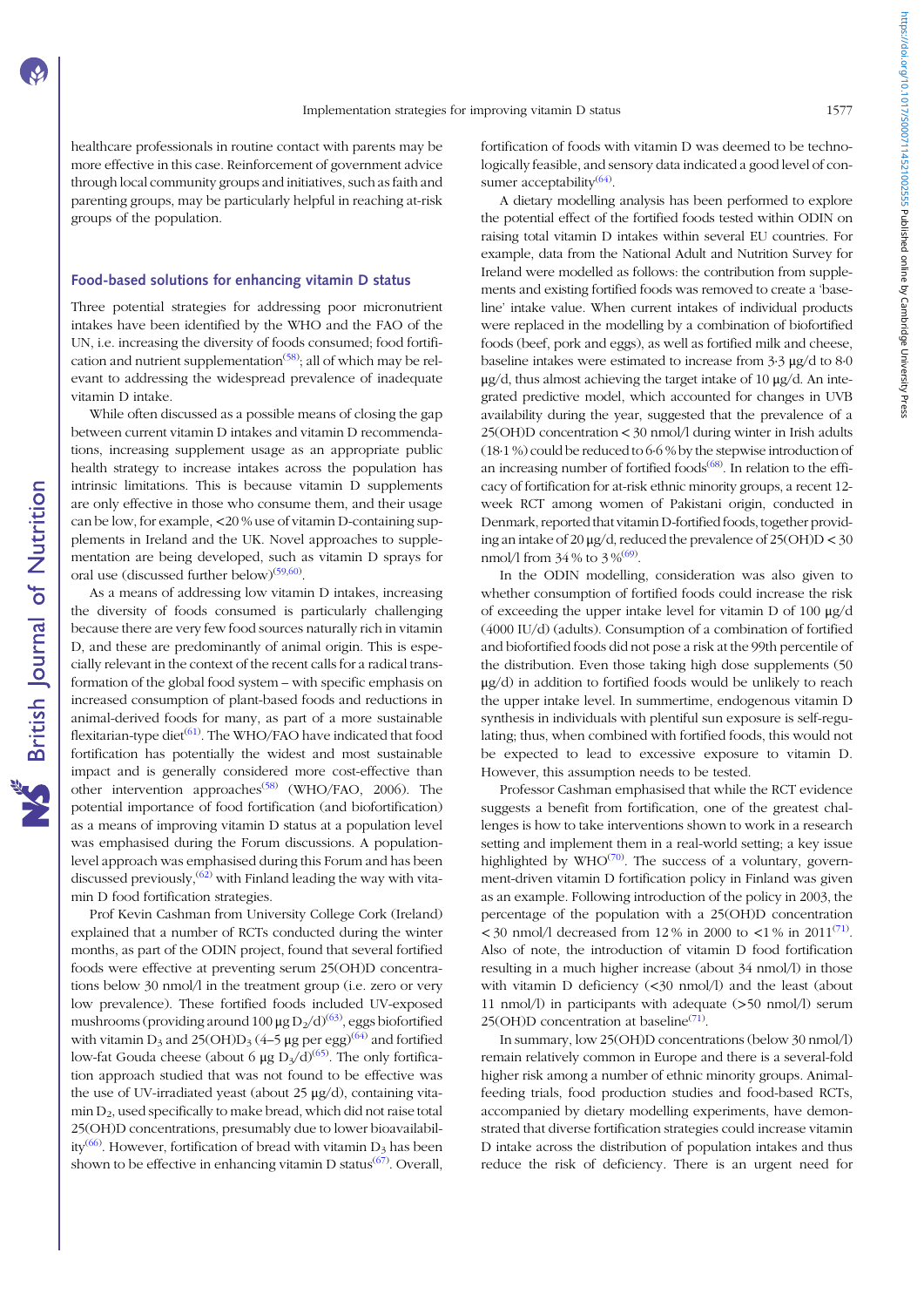the Lion code of practice.

and market opportunities (see [https://gtr.ukri.org/projects?ref](https://gtr.ukri.org/projects?ref=133606)= [133606](https://gtr.ukri.org/projects?ref=133606) for further details). The consortium also hopes to explore the potential for more widespread vitamin D enrichment of eggs with the British Egg Industry Council and other egg producers via

In the discussion, it was noted that, although hens can synthesise vitamin D in response to exposure of their legs to UVB light, this is not easy to do commercially, and so hens are reliant on a dietary supply. The advantages of the use of vitamin D-enriched eggs in situations such as care homes for elderly people were mentioned.

In summary, eggs are a valuable dietary source of vitamin D and other nutrients and there is scope to enhance the vitamin D content of eggs by supplementing the feed of hens. A vitamin D concentration in enriched eggs of up to 4 μg per egg should be possible commercially, although further work is needed (according to McCance and Widdowson's food tables<sup> $(74)$  $(74)$ </sup> current average vitamin D content of a composite of barn, free range and organic eggs is 1·7 μg for a 50 g egg and 2·1 μg for a 60 g egg). Understanding how to most effectively communicate the benefits of egg fortification with vitamin D will be critical if the full potential of egg enrichment is to be realised.

# Fortification with vitamin D: specific modelling from National Diet and Nutrition Survey

UK government advice to tackle low vitamin D status is described in [Table 4](#page-6-0) and comprises a blend of advice on UVB exposure, diet and supplement usage (during the winter months for the general population and all year for at-risk groups). As discussed above, fortification of widely consumed foods is a potential means to improve vitamin D status at the population level. Dr Rachel Allen (Rachel Allen Nutrition, London) presented outcomes from a modelling analysis performed to identify the fortification vehicle and concentration of vitamin D most likely to raise intakes safely in at-risk groups of the population (children aged 18–36 months; females aged 15–49 years; adults aged > 65 years), without exceeding conservative estimates for tolerable upper limits for children (25  $\mu$ g/d) and adults (50  $\mu$ g/d) as set by EFSA at the time of the study<sup>[\(75\)](#page-20-0)</sup>. The European Food Safety Authority<sup>[\(76](#page-20-0))</sup> and SACN (2016)<sup>([7](#page-18-0))</sup> subsequently set safe upper limits as follows: adults and children aged 11–17 years (100 μg/d), children aged 1–10 years (50 μg/d) and infants (25 μg/d). Data from the first 2 years of the NDNS Rolling Programme (2008–2010) (the most current data set available at the time) were used in combination with published information on the dose–response relationship between vitamin D intake and status $(39, 40)$ . Wheat flour and milk were identified as the primary fortification vehicles of interest, due to their almost universal consumption at that time among the at-risk population subgroups included in the analysis.

The modelling predicted that fortification of wheat flour with 10 μg vitamin D/100 g flour would reduce the proportion of individuals in at-risk groups with intakes below 10 μg/d (which is now the RNI) from 93 % to 50 %, with mean intakes increasing from 3·7 μg/d to 10·8 μg/d, and there was no indication of

follow-up research and implementation *per se* to scale up interventions into real-world settings, with the ultimate aim of preventing vitamin D deficiency.

# Use of hens' eggs as a food fortification vehicle

Professor Tom Hill (Newcastle University) highlighted the re-emergence of the popularity of eggs in the UK in recent years and their potential as a vehicle for vitamin D fortification. Egg yolk is one of the few naturally occurring sources of vitamin D. Biofortification of hens' eggs, through the addition of vitamin  $D_3$  and/or 25(OH) $D_3$  to feed, increases the total vitamin D content of eggs in a dose-dependent manner $(72)$  $(72)$  $(72)$ . This is in addition to providing benefits to the producer in terms of bird health, welfare and productivity. Although  $25(OH)D<sub>3</sub>$  is a relatively expensive feed ingredient in egg production, its use as a biofortificant has been shown to be up to five times more efficient than vitamin  $D_3$  in raising serum 25(OH)D concentration during wintertime in older adults<sup>[\(73\)](#page-20-0)</sup>. Eggs enriched with vitamin  $D_3$  or  $25(OH)D<sub>3</sub>$  maintained wintertime  $25(OH)D$  concentrations in adults<sup>([64](#page-19-0))</sup>.

The commercial potential for fortification of eggs was explored in an Innovate UK-funded project ('Sunshine Egg: a novel and healthier vitamin D enriched food'), which was a collaboration between Newcastle University, DSM and Noble Foods (see [https://gtr.ukri.org/projects?ref](https://gtr.ukri.org/projects?ref=131899)=[131899](https://gtr.ukri.org/projects?ref=131899) for further details). The degree of change in vitamin D content of eggs from both colony and free-range hens was assessed after a 6-week period of feed supplementation with vitamin D. Three different feed supplementation protocols were tested: (1) low vitamin D (3000 IU (75 µg) vitamin  $D_3$  per kg); (2) medium (a combination of 1500 IU (37.5  $\mu$ g) vitamin D<sub>3</sub> and 37.5  $\mu$ g 25(OH)D<sub>3</sub> per kg) and (3) high (75  $\mu$ g 25(OH)D<sub>3</sub> per kg). All three protocols were below the maximum permissible levels set by the European Food Safety Authority (EFSA). Thirty eggs from each of ten flocks of hens (flocks varied in size between 9000 and 123 200 hens) were tested at 0, 3 and 6 weeks. The total vitamin D content of eggs was 43 % higher in eggs from hens given feed with the highest vitamin D content, with no significant increase compared with baseline for the low and medium treatment groups. The percentage improvement in vitamin D content from week 0 to week 3 (22 %) and week 0 to week 6 (43 %) suggests a linear increase in vitamin D content over 6 weeks. No differences in egg shell strength or the incidence of hen mortality were found.

The success of the intervention has led to adoption of the research findings and a re-launch of Noble Foods' brand (The Happy Egg Co.), which now features a nutrition claim (28 % more vitamin D than standard eggs). The brand has an annualised retail value of £71·5 m and is purchased by 5·9 million UK households. Enrichment of eggs with vitamin D was not associated with any additional cost to the consumer. Further work, funded by Innovate UK, will investigate strategies to overcome barriers to achieving the commercial potential of vitamin D enrichment of eggs. The project aims to address knowledge gaps such as the effects of egg storage, processing and cooking on vitamin D content, as well as effects on vitamin D status of human participants consuming the eggs, consumer acceptability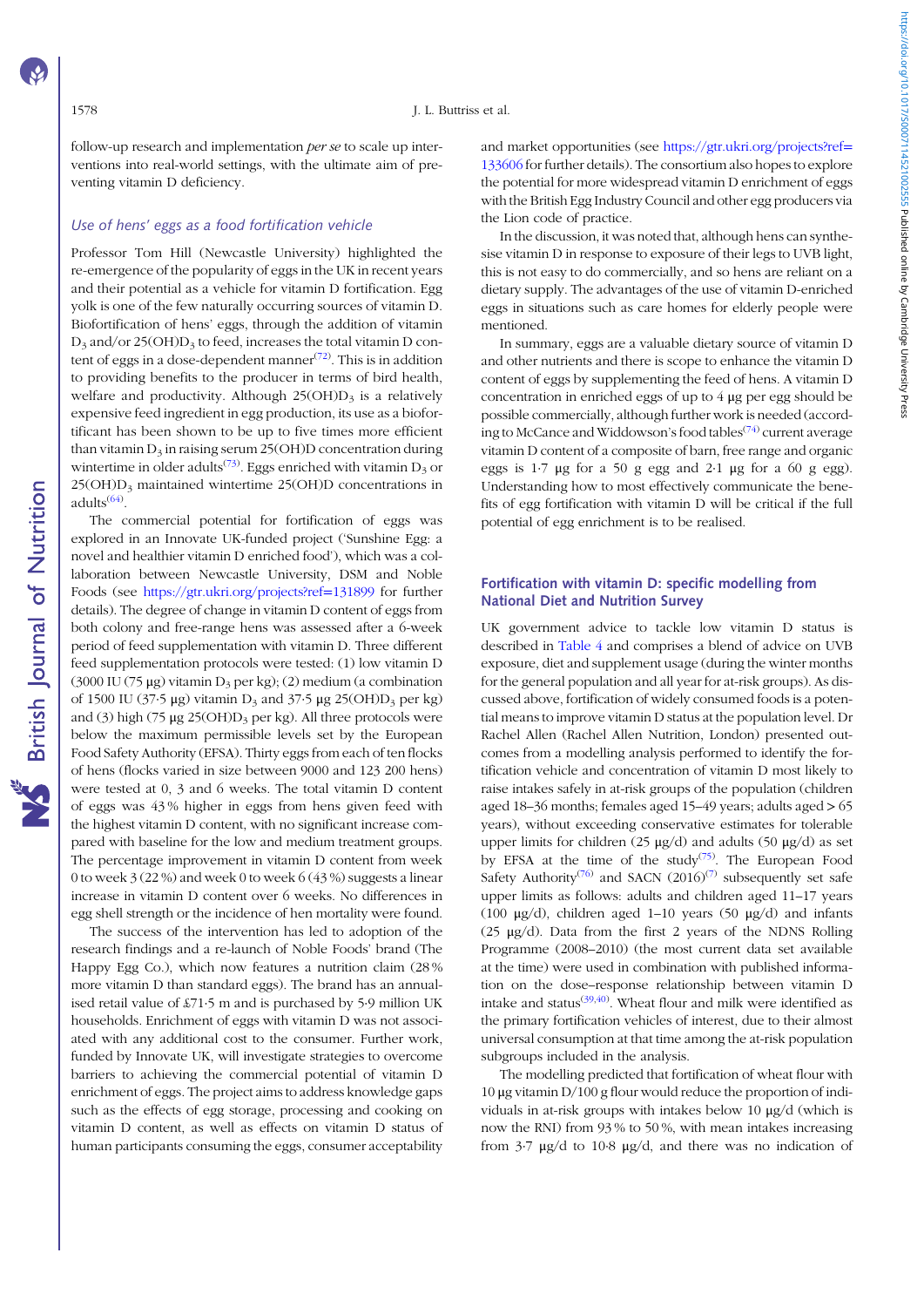any individual exceeding the tolerable upper limit. In addition, intakes improved across all socio-economic groups. This scenario was predicted to raise mean wintertime serum 25(OH)D concentration from 39 nmol/l (95 % CI 35, 45 nmol/l) to 51 nmol/l (95 % CI 43, 71 nmol/l). In summary, wheat flour (fortification at 10 μg/100 g flour was the optimal level) appeared to be a more effective fortification vehicle than milk (fortified at concentrations of  $0.5$  to  $7 \mu g/100$  ml of milk), or a combination of wheat flour and milk fortification.

Although analyses such as this<sup> $(75)$  $(75)$ </sup> are hypothetical and have limitations, simulation studies using nationally representative consumption data are important to help inform policymakers about the potential impact of fortification at a population level. Fortification of wheat flour may be an effective method for improving vitamin D status without exceeding the tolerable upper limit set for the UK. Points made during the discussion included: a need to learn from the ongoing consultation in the UK on fortification of wheat flour with folic acid [\(https://](https://www.gov.UK/government/consultations/adding-folic-acid-to-flour) [www.gov.UK/government/consultations/adding-folic-acid-to](https://www.gov.UK/government/consultations/adding-folic-acid-to-flour)[flour](https://www.gov.UK/government/consultations/adding-folic-acid-to-flour)); consideration of other types of flour that may be consumed more extensively by some ethnic minority at-risk groups, such as chapatti and gram flours (which were not included in the modelling); and, if wheat flour was to be adopted as a fortification route, the implications of avoidance of wheat flour by those choosing to avoid gluten-containing foods as a lifestyle choice. It was noted that several countries in the Middle East region (e.g. Saudi Arabia and Jordan; [http://www.ffinetwork.org/regional\\_](http://www.ffinetwork.org/regional_activity/middle_east.php) [activity/middle\\_east.php](http://www.ffinetwork.org/regional_activity/middle_east.php)) have adopted mandatory fortification of flour with vitamin D at approximately 1·4 μg/100 g.

#### Vitamin  $D_2$  or vitamin  $D_3$ : which is the best form for fortification?

Dr Louise Durrant (formerly University of Surrey) presented results from the  $D_2$ - $D_3$  study, which investigated differences in the efficacy of vitamin  $D_2$  and vitamin  $D_3$  supplementation on serum concentrations of total  $25(OH)D$ ,  $25(OH)D$ <sub>2</sub> and  $25(OH)D<sub>3</sub>$ . Prior to this study, a limited but growing body of evidence suggested that vitamin  $D_3$  was more effective in raising total 25(OH)D concentration than vitamin  $D_2$ . This included a systematic review and meta-analysis of RCTs that compared directly the effects of vitamin  $D_2$  and vitamin  $D_3$  on serum 25(OH)D concentration in humans, and which concluded that vitamin  $D_3$  is more effective at raising serum 25(OH)D concentration than is vitamin  $D_2^{(77)}$  $D_2^{(77)}$  $D_2^{(77)}$ . However, this analysis was limited by the small sample size in most of the included studies and by a high degree of heterogeneity. The  $D_2-D_3$  study compared the efficacy of 15  $\mu$ g/d of vitamin D<sub>2</sub> or vitamin D<sub>3</sub>, consumed for a 12-week period within a fluid (juice) or solid (biscuit) food matrix during wintertime (October to March), on raising vitamin D status in South Asian and White European women, relative to placebo<sup>[\(78](#page-20-0))</sup>.

Participants  $(n \frac{335}{})$  were recruited and randomised to receive vitamin  $D_2$  juice, vitamin  $D_2$  biscuit, vitamin  $D_3$  juice, vitamin D<sub>3</sub> biscuit or placebo (*n* 65–70; White European  $n$  48– 49; South Asian  $n$  17-19 per group). Although both vitamin  $D_2$  and vitamin  $D_3$  raised total 25(OH)D concentrations, the vitamin  $D_3$  biscuit and  $D_3$  juice groups experienced significantly greater post-intervention increases in total 25(OH)D concentration, relative to the vitamin  $D_2$  biscuit and  $D_2$  juice groups, or the placebo group. Results did not differ according to the type of fortification vehicle (juice  $v$ . biscuit), and so the groups were combined in the analyses. Mean post-intervention 25(OH)D concentrations for women given vitamin  $D_2$  within either a biscuit (21·4 nmol/l) or juice (17·0 nmol/l) were not only lower than at baseline (33·7 nmol/l for both groups) but also lower than in the placebo group (24·3 nmol/l). This seemingly adverse influence of vitamin  $D_2$  supplementation on total 25(OH)D concentration was suggested to have contributed to the lower overall 25(OH)D status of the  $D_2$  groups.

Women of South Asian ethnicity had mean plasma total 25(OH)D concentrations below 25 nmol/l at baseline and, in the placebo group, plasma 25(OH)D fell to below 20 nmol/l during the study. While both forms of vitamin D raised mean total 25(OH)D above 25 nmol/l, mean concentrations were above 50 nmol/l only in the combined vitamin  $D_3$  group after the 12-week intervention. A mean total 25(OH)D concentration above 50 nmol/l was not achieved in the combined vitamin  $D_2$  group. The substantial fall in plasma 25(OH) D concentrations in South Asian women in the placebo group prompts ethical questions about the future use of RCTs with a placebo arm for vitamin D intervention studies involving South Asian women.

To our knowledge, the  $D_2-D_3$  study is the largest RCT to date that compared specifically the effects of relatively low doses of vitamin  $D_2$  and vitamin  $D_3$  on serum total 25(OH)D in both White Europeans and South Asians. Several other trials published since 2012 have also concluded that vitamin  $D_3$  is more effective than vitamin  $D_2$  in raising 25(OH)D concentrations, highlighting the need to update the meta-analysis conducted by Tripkovic *et al.*  $(2012)^{(77)}$  $(2012)^{(77)}$  $(2012)^{(77)}$ . Further research is also required to establish whether the influence of vitamin  $D_2$  supplementation on plasma  $25(OH)D<sub>3</sub>$  concentrations is indeed a reciprocal phenomenon, as emerging evidence suggests may be the case $(79)$  $(79)$ .

In summary, although both vitamin  $D_2$  and vitamin  $D_3$  raise serum 25(OH)D concentrations, the overall body of evidence from intervention trials suggests that the two forms are not equally effective. Considerations about which form of the vitamin to use should be taken into account not only when setting public health recommendations and implementing the most appropriate treatment for deficiency but also when considering the form and dose for any fortification strategies. However, there is a need to understand more about the potentially different pathways through which the two forms are metabolised, and how the body responds to the two forms. Do the two forms have different impacts on health beyond effects on total 25(OH)D concentration?

Points made in the discussion were the inherent biochemical differences in the two forms of vitamin D (e.g. molecular weight) despite the fact that they are still compared on a microgram basis, the need to explore in more depth the relative health benefits of vitamin  $D_2$  and  $D_3$ , and the need for further modelling work to establish the amount of vitamin  $D_2$  that would be required as a https://doi.org/10.1017/5000711452100255555510016hed ohline by Cambridge University Press https://doi.org/10.1017/S0007114521002555 Published online by Cambridge University Press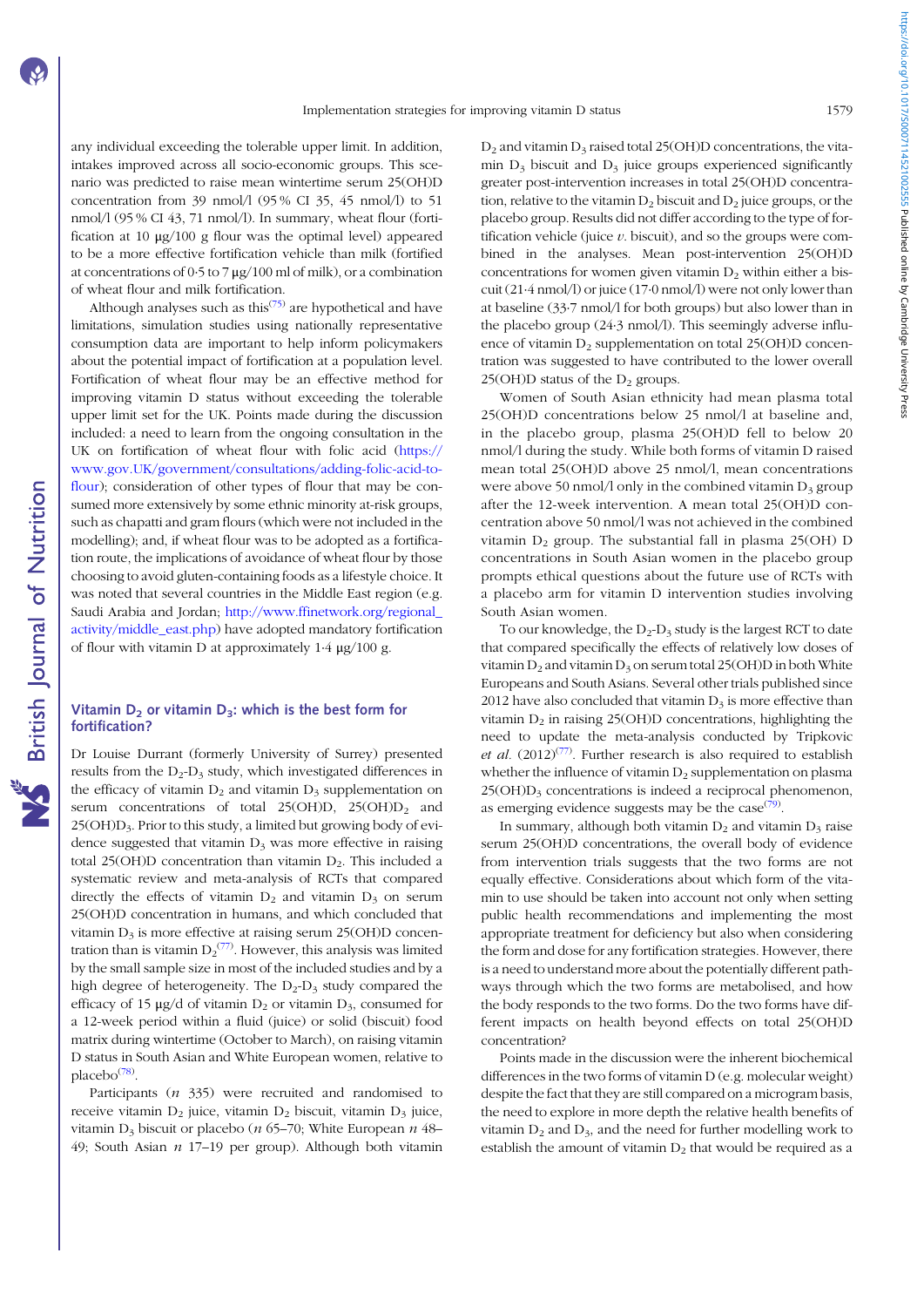fortificant to provide equal efficacy with  $D_3$  in achieving a target 25(OH)D status, for example to inform fortification strategies that seek to use a plant-derived form of the vitamin.

The large  $D_2$ - $D_3$  trial described by Tripkovic *et al.* (2017)<sup>([78](#page-20-0))</sup> also provided a unique opportunity to evaluate whether the two forms of vitamin D influenced global gene expression within whole blood across the 12-week intervention period; blood samples were collected throughout the study for later transcriptome analysis. Professor Colin Smith (formerly of University of Surrey and now at University of Brighton) presented novel results from the transcriptomic analysis of ninety-eight participants (representing equal numbers of  $D_3$ -supplemented,  $D_2$ -supplemented and placebo-treated individuals). While many changes in gene expression were found between samples taken at baseline and after 12 weeks, they differed between the treatment groups. Although there was some overlap in changes in gene expression between the  $D_{2}$ - and  $D_{3}$ -treated groups, most changes were either specific to the  $D_3$ -treated or the  $D_2$ -treated subjects. These surprising observations raise the possibility that the physiological effects of vitamins  $D_3$  and  $D_2$  may not be identical in humans<sup>([80](#page-20-0))</sup>.

# Alternatives for improving vitamin D status: oral spray

Dr Pamela Magee (Ulster University at Coleraine) provided an overview of a commercially available oral spray containing vitamin D and the findings from two human studies investigating its safety and efficacy. The oral spray is designed to be administered by the user under the tongue or on the inside of the cheek to allow rapid absorption via the buccal mucosa, sublingual mucosa and palatal membranes of the oral cavity. It is considered to be advantageous for individuals with intestinal malabsorption (e.g. patients with Crohn's disease) or those who may have difficulty swallowing (e.g. babies or some elderly patients in care). In the first study, healthy participants (*n* 22; aged  $18+$  years) were recruited to receive the vitamin  $D_3$  oral spray and vitamin D3 capsules at a dose of 75 μg/d (3000 IU), each for a period of 4 weeks, in a randomised crossover design, with a 10-week washout period $^{(81)}$  $^{(81)}$  $^{(81)}$ . The intention of this trial was to compare the efficacy of the spray  $v$ . capsules in increasing vitamin  $D$  status. At baseline, approximately 18 % of the study cohort had a 25(OH)D concentration < 30 nmol/l  $(9\% < 25 \text{ nmol/l})$ . Mean 25(OH)D concentration increased by 51 % following supplementation with vitamin  $D_3$  capsules (60 nmol/l to 90 nmol/l) and by 44% after using the vitamin  $D_3$  oral spray (60 nmol/l) to 86 nmol/l). No evidence of hypercalcaemia was reported, indicating that the dose and duration for both methods of supplementation were considered safe. No statistically significant difference between the two supplementation groups was found, in contrast with another study conducted in India, which compared a lower dose (1000 IU/d) vitamin D spray with capsules, and found that the spray raised 25(OH)D concentration significantly more than the capsules<sup> $(82)$  $(82)$ </sup>. These contrasting findings might be due to differences in study design (sample size, dose and washout period), lower intestinal absorption and membrane permeability in Asian compared with White European

participants<sup>[\(83](#page-20-0))</sup>, or genetic variation in vitamin D receptor poly-morphisms known to influence vitamin D metabolism<sup>([84](#page-20-0))</sup>. In the study of Satia et  $al^{(82)}$  $al^{(82)}$  $al^{(82)}$ , 7% of the cohort of healthy individuals had plasma vitamin D concentrations < 25 nmol/l at baseline, which was similar (9%) in the study of Todd *et al.*  $(2016)^{(81)}$  $(2016)^{(81)}$  $(2016)^{(81)}$ .

A second study involving Gaelic footballers (mean age 20 (SD 2) years) compared the same vitamin  $D_3$  oral spray used by Todd et al. (2016) in a 12-week randomised double-blinded placebo-controlled trial conducted during wintertime<sup>[\(85](#page-20-0))</sup>. At baseline, 22 % of participants had a 25(OH)D status < 30 nmol/l. The mean 25(OH)D concentrations in the intervention (47.4 (sp 13·3) nmol/l;  $n$  22) and placebo groups (43·1 (sp 22·0) nmol/l; n 20) were below 50 nmol/l. Post-intervention 25(OH)D concentrations in the vitamin  $D_3$  oral spray group (83.7 (sp 33.0) nmol/l) were significantly greater than in the placebo group (49.2 (sp) 25·4) nmol/l), and there was a significantly greater increase in 25(OH)D concentrations (change from baseline: 36·31 (SD  $32·34$ ) v. 6·11 (sp  $23·93$ ) nmol/l, respectively). Compliance and acceptance of the mode of application appeared good.

The risk of excessive use (especially with high-dose sprays intended for a single spray dosing regimen) was discussed. Avoiding excessive intake by over-use of the spray would be a particularly important challenge; clear guidance and education on the frequency of use would be critical for all age groups but especially in younger and older populations. Certainly, the above referenced studies showed the spray to be safe and effective. Of specific relevance, the spray may be of key benefit for those with gastro-intestinal malabsorption or swallowing difficulties. The balance between potential difficulties in using a spray for older people with compromised hand movement (grip strength, dexterity) versus the advantage of avoiding adding supplements to the existing medication requirements of care home residents was also discussed.

In summary, oral spray vitamin  $D_3$  appears to be as effective as capsule supplementation at increasing total 25(OH)D concentrations in healthy White UK adults. Further research is needed to confirm the efficacy of vitamin D oral spray in comparison with capsules in other ethnic groups.

# Considerations for the implementation of fortification strategies by industry

If the current UK government vitamin D policy, which includes the use of vitamin D supplements during the winter months (and all year for at-risk groups, including those unable to spend time outdoors), fails, other approaches to increase vitamin D intake will be needed urgently. The final session focused on 'real-world' issues associated with implementing food fortification strategies. As with all food fortification programmes, there is the risk of excess nutrient intake, but the success of Finland and other countries in their national vitamin D food fortification strategies is a good demonstration that it can be done safely and effectively and make a real difference to population intake<sup>[\(71](#page-20-0))</sup>.

Gael Delamare (Campden BRI) provided an overview of the technical and consumer considerations associated with potential fortification vehicles for vitamin D, noting that choice of vehicle (and form of the vitamin) may allow targeting to particular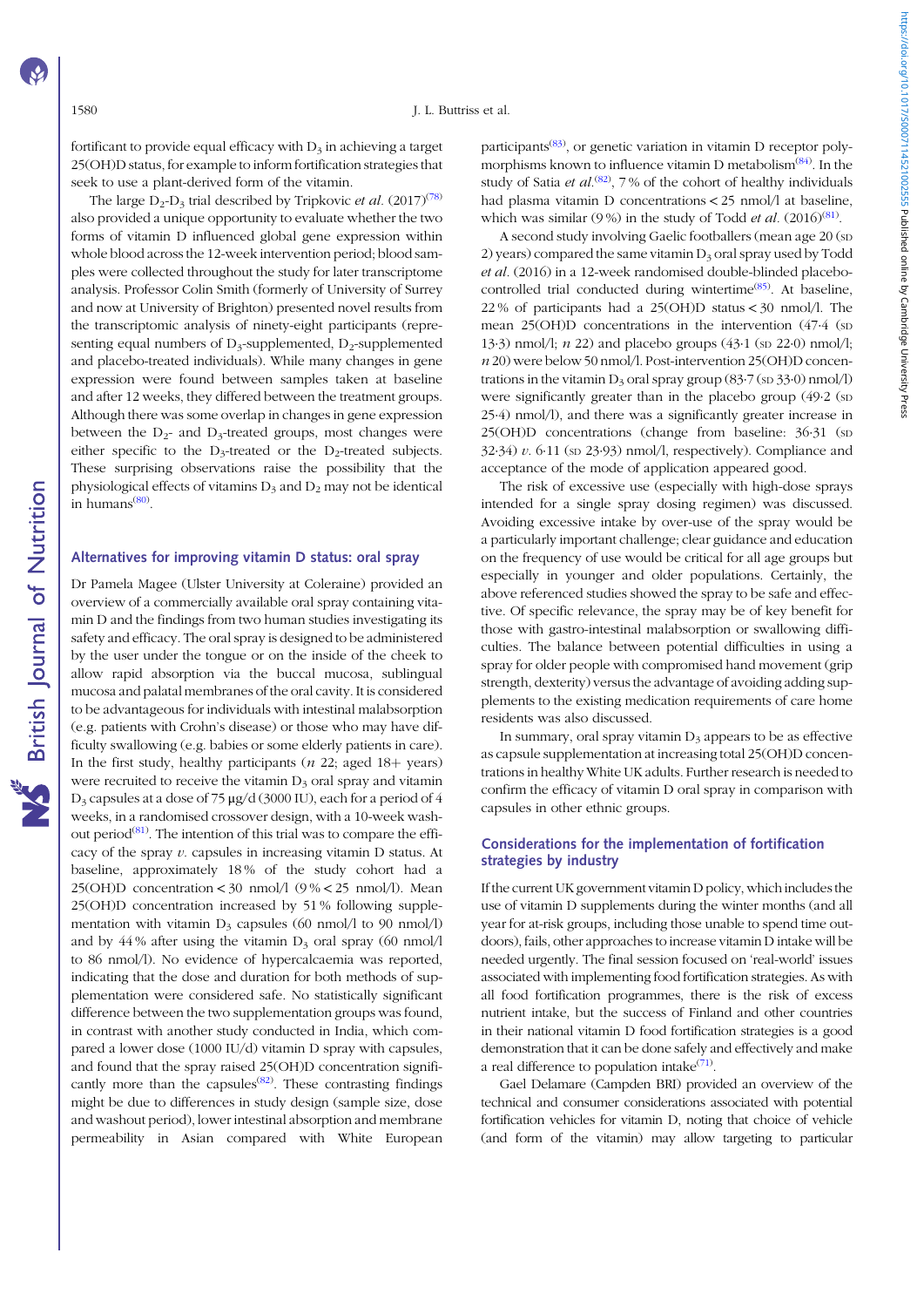consumer groups, according to age, dietary preferences, region or other characteristics. Factors to be considered include: consumer acceptability and preference; shelf-life of the fortified products and stability of the fortificant over time; and the relative healthiness of the food vehicle (to avoid a fortificant being added to a food not considered healthy). To ensure consumer acceptability, changes to the sensory characteristics (e.g. taste, texture and smell) need to be minimised. Processing using heat may affect stability, and different ways of cooking foods (e.g. boiling, frying or baking) may also impact on the final vitamin D content and bioavailability in the prepared food. The ability of a particular approach to raise vitamin D status will be dependent on the amount of the food consumed and on any food matrix components (e.g. fibre or lipids) that affect absorption. The use of UV light to irradiate bread for 1–5 s prior to packaging was given as an example of a means to use processing to enhance vitamin  $D_2$  content; this technique has been approved for use by  $EFSA^{(86)}$  $EFSA^{(86)}$  $EFSA^{(86)}$ .

Another consideration is the legal requirements for foods carrying a nutrition claim. Regulation specifies the amount required to be present in order to permit a claim (15 % of the reference intake, RI (5 μg/d) per 100 g, per 100 ml or per portion of food, or 7·5 % of the RI per 100 ml for beverages). Challenges associated with this are discussed below.

Measuring the vitamin D content of foods presents a challenge in itself as vitamin D is present only in small (μg) quantities. The process includes extraction of vitamin D from the food matrix, followed by analysis using the preferred LC MS/MS method, which is time (about 60 min per sample) and labour intensive.

In summary, consumer attitude is of importance in the choice of a fortificant and food vehicle. Currently, there are no guidelines on the most suitable processes for each food vehicle, e.g. acceptable levels for fortification. Processing can help increase vitamin D concentrations in foods (e.g. UV irradiation). However, bioavailability of vitamin D from different matrices needs further investigation to identify the most effective vehicles. Quantifying the concentration of vitamin D in the food measures the amount present, not the amount available for absorption. Labelling requirements present a challenge.

#### Case studies from industry

Alexa Hoyland (Kellogg Company), Lise Larsen (Arla Foods) and Laura Street (Marks & Spencer PLC) provided insights into the approaches being taken by food businesses to enhance dietary vitamin D intake through food fortification and the associated challenges.

Fortified ready-to-eat cereals play a recognised role in micronutrient provision in Europe and worldwide. The Kellogg Company fortification policy ensures that foods are fortified according to several considerations. These include: (i) the nutrient intake and shortfalls of population subgroups globally; (ii) national laws and regulations; (iii) technical feasibility of the addition of a given fortificant and (iv) occasions and frequency of consumption of the food. Kellogg Europe began fortification with vitamin D in the early 2000s, more laterly pledging to fortify all children's cereals with vitamin D. Between 2011 and 2014, all children's cereal products were fortified to provide 25 % of the European RI per serving (the European RDA of 5 μg/d is used as the RI in the labelling legislation), with the majority of the range available in the EU being fortified with 50 % of the RI per serving by 2018. It is estimated that 5·2 billion portions of vitamin D-fortified cereal were sold within Europe during 2019. Most retailers now fortify their own brands of cereals.

The importance of the need for simplicity in relation to fortification was emphasised, in terms of a simple supply chain solution that can be deployed across European markets with varying requirements. Differences in: (1) consumer attitudes; (2) regulation; (3) practical applications and (4) messaging were four key areas highlighted. The regulatory landscape within Europe is complex, with fortification of foods permitted in some countries (e.g. UK, Austria, Finland, Sweden) and prohibited in others (Norway and Denmark), whereas fortification of cereal products in Germany is tightly restricted and dependent on the fortificant used and product type (e.g. muesli  $v$ . whole wheat cereals). In practical terms, vitamin D is heat-sensitive and so is added at the end of manufacturing using a spray method to provide a coating, thus limiting exposure to light and temperature. An approximate 30 % 'overage' is included in the amount added to allow for losses during the shelf life of the product, and to ensure that legal requirements are met (i.e. that the stated amount is present throughout the shelf life of the product).

Vitamin  $D_3$  is most commonly sourced from lanolin extracted from sheep's wool, which is not acceptable to those following a strict vegan diet, for whom fungus-derived vitamin  $D_2$  is the form of choice. However, compared with vitamin  $D_2$ , use of vitamin  $D_3$ as the fortificant is advantageous in terms of cost, bioavailability, shelf stability and the reliability of supply. With the growing interest in plant-based eating and flexitarian diets, and the increased availability of vegan-style foods, there is increasing pressure from some consumers for manufacturers to fortify foods with vitamin  $D_2$  (rather than  $D_3$ ). (Vegetarians and vegans comprise about 3 % and 1 % of the population, respectively (according to data from the government's Food and You Survey, wave 5 (April 2019)) [https://www.food.gov.UK/research/food-and-you/food](https://www.food.gov.UK/research/food-and-you/food-and-you-wave-five)[and-you-wave-five\)](https://www.food.gov.UK/research/food-and-you/food-and-you-wave-five). Overall, however, market research indicates that 'fortified with vitamin D' is a valued health claim in the UK population with evidence that it is a driver of purchasing. Nevertheless, there is also a tension between desire for fortification and a growing consumer interest in minimally processed 'natural' products, with short ingredient lists comprising recognisable kitchen ingredients, which might predicate against fortification in some food formats.

Manufacturers have an important role to play in the sharing of information on vitamin D and raising awareness about the need for vitamin D and its benefits. Improved consumer awareness of vitamin D fortification in a product can be achieved through several approaches, including powerful communication and claims techniques across packaging, social media, television and public relations activity, as well as engagement with healthcare professionals and strategic partnerships.

Lise Larsen outlined the specific approach taken by Arla Foods. In general, products are fortified only if there is documented evidence of low intakes or low status of the vitamin or mineral in the target group. On this basis, Arla Foods considers vitamin D fortification relevant in all markets where it operates,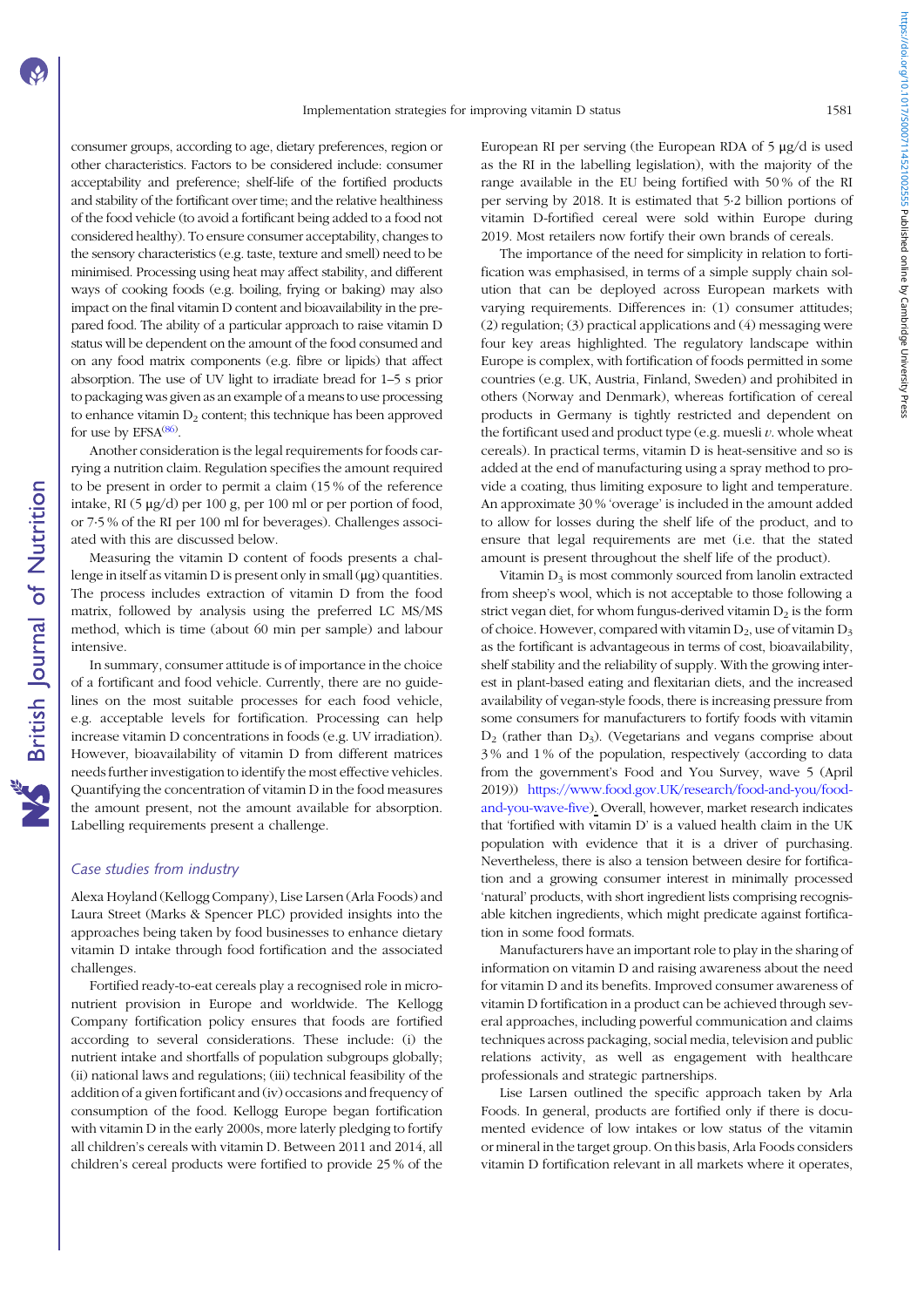#### 1582 J. L. Buttriss et al.

but different local regulations and consumer preferences influence which products are fortified in practice. Vitamin D fortification of drinking milk is mandatory (Sweden) and highly encouraged by authorities (Finland). In both countries, Arla Foods fortifies all milk with 1·0 μg vitamin D per 100 ml. In Sweden, it is mandatory to fortify plain yogurts but there is no requirement for flavoured yogurts; Arla fortifies both plain and flavoured yogurts. Likewise, they fortify most plain and flavoured yogurts in Finland (see earlier Section on vitamin D fortification in Finland) because fortification of both product types is highly encouraged by authorities. For flavoured milk drinks sold in Sweden and Finland, there are no regulatory requirements or encouragement from authorities to fortify with vitamin D; Arla Foods fortifies some of the flavoured milk drinks sold in these countries.

In the UK and Denmark, where vitamin D fortification is not regulated by law or specifically encouraged by authorities, Arla Foods fortifies very few products; only two UK products are currently fortified with vitamin D. A fluid milk product fortified with vitamin D, launched in 2017, was removed from the market after less than a year because of low sales. The same happened in Denmark, which was assumed to indicate that consumers did not value fortified milk products.

The lack of consistency between the RI (or RDA) for vitamin D that must be used for labelling purposes  $(5 \mu g/d)$  and the UK government's RNI (10 μg/d) was highlighted as a challenge by several speakers. This inconsistency makes it difficult for manufacturers to communicate clearly to consumers and increases the potential for consumers to feel misled. For example, a claim that a product provides 50 % of the RI (as required by labelling regulations) might be interpreted to mean a content of 5 μg (half of the amount advocated per day by the UK government) rather than 2·5 μg. Furthermore, the wording used is restricted, and so labelling has to refer to the RI rather than to more user friendly words such as 'daily needs'.

This discrepancy between labelling regulations and the UK RNI (5  $\mu$ g  $\nu$ . 10  $\mu$ g, respectively) means that food producers are unable to explain simply to consumers how much of the UK RNI for vitamin D is met by a portion of their product.

Manufacturers can improve consumer understanding by providing examples on websites and other communication tools about how consumers can incorporate various foods into their diets to achieve their recommended daily intake (e.g. a portion of salmon, boiled egg, fortified cereal and a fortified dairy product). However, the reality is that even within categories (e.g. yogurts), fortification is not consistently used and so this may be confusing for customers. Similarly, taking a decision about whether or not to consume supplements routinely may be challenging for those who already consume some fortified foods, given that fortification does not apply to all foods in a category, fortification levels vary, and on-pack claims are obliged to follow labelling regulations and refer to 5 μg/d rather than the UK government's RNI of 10 μg/d.

Laura Street (Marks & Spencer PLC) reminded Forum participants that public health has to compete with a plethora of trends, fashions and 'noise' around nutrition, making it challenging to achieve 'cut through' and to help educate the population with messaging on vitamin D, a genuine health need. She discussed linking vitamin D fortification strategies with popular food, ingredient or health trends, to gain traction with consumers, but noted that whilst some express an interest in health, in reality, convenience, price and simplicity remain important factors. Furthermore, she cautioned that what customers say in surveys may be different to real-world consumer behaviour when shopping. Consumer behaviour may also be inconsistent, with some people following a healthier dietary pattern during the week and being more indulgent at the weekends. Also, time of day and day of the week influence eating behaviours.

Since 2014, all Marks & Spencer bread has been fortified with vitamin  $D_2$  and the price of a standard loaf of bread has recently been lowered (to 65 p per loaf). Fortification vehicles that are highly recognisable and widely available appear to be the best option and can decrease cost. It is also beneficial if fortification presents an added value to the consumer that will motivate them to choose a particular product.

Several speakers referred to the potential merits of a code of practice for industry, or more coordinated action involving government, industry and other stakeholders. The need to recognise anti-competition law was also flagged, in situations where multiple partners from the same sector are involved in an initiative.

### General discussion

Several themes emerged from the discussion, which are summarised below.

# If over time, it transpires that there has been insufficient improvement in the nation's vitamin D status, what might plan B look like?

Current UK government policy refers to the role of sunlight exposure during the summer months and foods as a source of vitamin D but places emphasis on vitamin D supplementation especially during the winter months and all year round for groups considered to be at risk of low status (see [Table 4](#page-6-0)). Given the limited impact of advice on use of folic acid supplements in the UK and concerns about excessive sun exposure in terms of skin cancer risk, improved understanding of dietary sources of vitamin D and also, potentially, a fortification strategy are the obvious options for improving vitamin D status.

There was discussion about the types of food that might be considered appropriate for fortification. There is some important learning from the RCTs discussed above. The importance of realworld considerations was emphasised, in particular attention given to foods consumed regularly by groups who may be at-risk of low vitamin D intakes, and whether it is inappropriate to add vitamin D to foods that do not contain it naturally, which would severely restrict the options available. Previous modelling studies have focused on bread flour, given the widespread consumption of bread and current UK policy for mandatory addition of several nutrients to bread flour. Discussion focused on whether fortification of wheat flour alone would reach the most 'at-risk' groups (who may consume other flours) and the practical and processing challenges already evident from discussions around proposals to add folic acid to bread flour.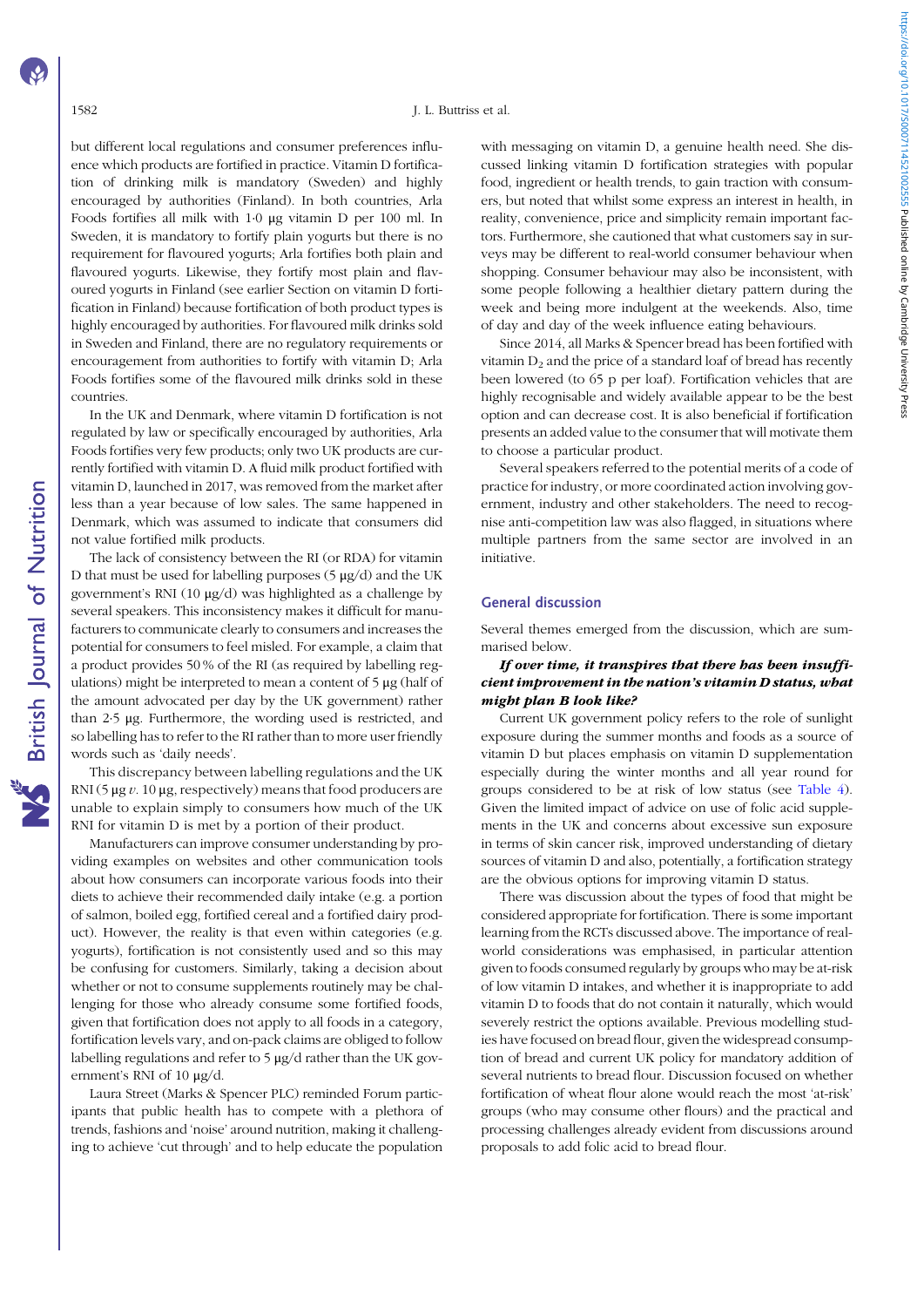Examples were given of vitamin D fortification approaches in Finland, where fortification was 'promoted' by the government, and in the USA, where fortification was agreed as a result of coordination between food industry stakeholders. If fortification was to be agreed by industry stakeholders as a desirable approach, then appropriate messaging (e.g. via social media) might then be determined. Another example concerned mandatory fortification of wheat flour in Mongolia (with multiple micronutrients) triggered by the incidence of rickets. An initial public survey prior to fortification indicated that 55 % of urban and rural Mongolians favoured fortification, but after learning about the importance of vitamin D for the prevention of rickets, the per-centage favouring fortification increased to 75 %<sup>[\(87\)](#page-20-0)</sup>.

The discrepancy between the EU labelling requirements for vitamin D (RI of 5  $\mu$ g/d) and the UK RNI of 10  $\mu$ g/d (400 IU/d) was discussed as a potential barrier to voluntary fortification by companies. Industry nutritionists considered that whilst it is not a barrier per se, it compromises clear communication. Nevertheless, it has been estimated that if everyone consumed 5 μg/d, then it would reduce the population prevalence of a 25(OH)D concentration  $<$  25 nmol/l to  $<$  10 %<sup>[\(88](#page-20-0))</sup>. So, to aim for consolidating current intakes (shown in [Table 3](#page-4-0)) to this level could be a starting point. An Industry representative suggested that establishing a requirement for mandatory fortification would create a more level playing field for all consumers, as well as for industry.

#### Need for real-world information

To move things forward, the need for 'real-world' information on the economic implications of vitamin D fortification for industry was stressed. This is key in order to explore fortification as a viable solution to increasing vitamin D intakes, along with a more collaborative working relationship between the research community, policymakers and industry. For food businesses, the cost of fortification is influenced by: (i) the type of fortificant; (ii) the point at which it is added to the product; (iii) the need for quality control; (iv) the volumes being purchased; (v) the product category and (vi) the profit margin between and within different food categories. For the breakfast cereal industry, vitamin D is one of the most expensive fortificants currently added because of the cost of the technologies required to add the vitamin, rather than the cost of the vitamin per se. However, the cost will be dependent on the nature of the technology needed and whether it is  $D_2$  or  $D_3$  that is added. For example, the cost of adding vitamin D is less for dairy-based foods and so is not perceived to be a major economic hurdle.

For those researchers engaged in modelling, estimations of costs rely on published sources of information where they exist. Examples used were 25(OH)D biofortification of eggs, in which the cost per dozen eggs was deemed minimal (approximately 0·1 p per dozen eggs) and vitamin D fortification of flour, estimated as approximately 1 p per tonne.

Experience from ODIN has demonstrated that modelling the impact of flour fortification is difficult, due to imports/ exports and the variety of products in which flour is used. In modelling the effects of fortification, the distribution of intakes was more important than the lower and upper extremes of intake, and the potential use of supplements has to be taken into account.

A need was identified for fortification models that could be responsive to changing patterns of consumption, to ensure that they reflect changes in the level of intake and sources of vitamin D.

# How can consumer understanding about vitamin D be improved?

This topic attracted considerable debate and discussion that focused on articulating vitamin D content of foods in a simple, unambiguous way that is also compliant with regulations. It was agreed that communication to consumers remains difficult for the reasons outlined above. Linked with this was the need to understand better the public's knowledge about the relevance of adequate vitamin D status for health, how this might be achieved, and the role of vitamin D supplementation in achieving this goal. There is a need for such insight for the health and social care community as well as the general public. The Forum took place before the COVID-19 pandemic but the importance of improving the public's understanding about vitamin D has subsequently been highlighted because opportunities for synthesis of vitamin D following sunlight exposure will have been reduced for those people spending more time indoors during the lockdown.

Greater understanding about where members of the public obtain scientific information might help inform which communication channels may be best utilised. In principle, multiple media avenues should be considered, including for example having a well-known person with a track record of science advocacy to champion and communicate the message. Consideration was also given to what might 'capture the imagination' of the public, and whether this might require using a high profile case of a vitamin D deficiency-related death to help people recognise the importance of vitamin D to their own health.

It was agreed that a multi-pronged approach may be needed, involving the food and health sectors, government and other stakeholders, and that there is not necessarily a universal solution. In particular, the benefits of some form of code of practice developed by food manufacturers, ingredients suppliers and retailers in association with other stakeholders were discussed. The code of practice might provide guidance on the most appropriate foods, vitamin D sources and fortification levels and suggest strategies for specified food categories.

The role of the supplements industry was also discussed. Currently, many popular supplements contain more than the recommended 10 μg/d. High intakes of vitamin D through consumption of fortified foods alone are highly unlikely to create a problem in relation to tolerable upper intake levels, and the modelling conducted in the ODIN project indicates that even those people taking high dose supplements (50 μg/d), in addition to fortified foods, would be unlikely to reach the tolerable upper level of intake.

# Considerations for at-risk population groups

There was discussion around the lack of an affordable plantbased source of vitamin  $D$  (i.e. vitamin  $D_2$  or a synthetic form of D3) for use as a fortificant in vegan, Halal and Kosher products, and how the sourcing of the two forms of vitamin D could https://doi.org/10.1017/50007114521002555 Published online by Cambridge University Press https://doi.org/10.1017/S0007114521002555 Published online by Cambridge University Press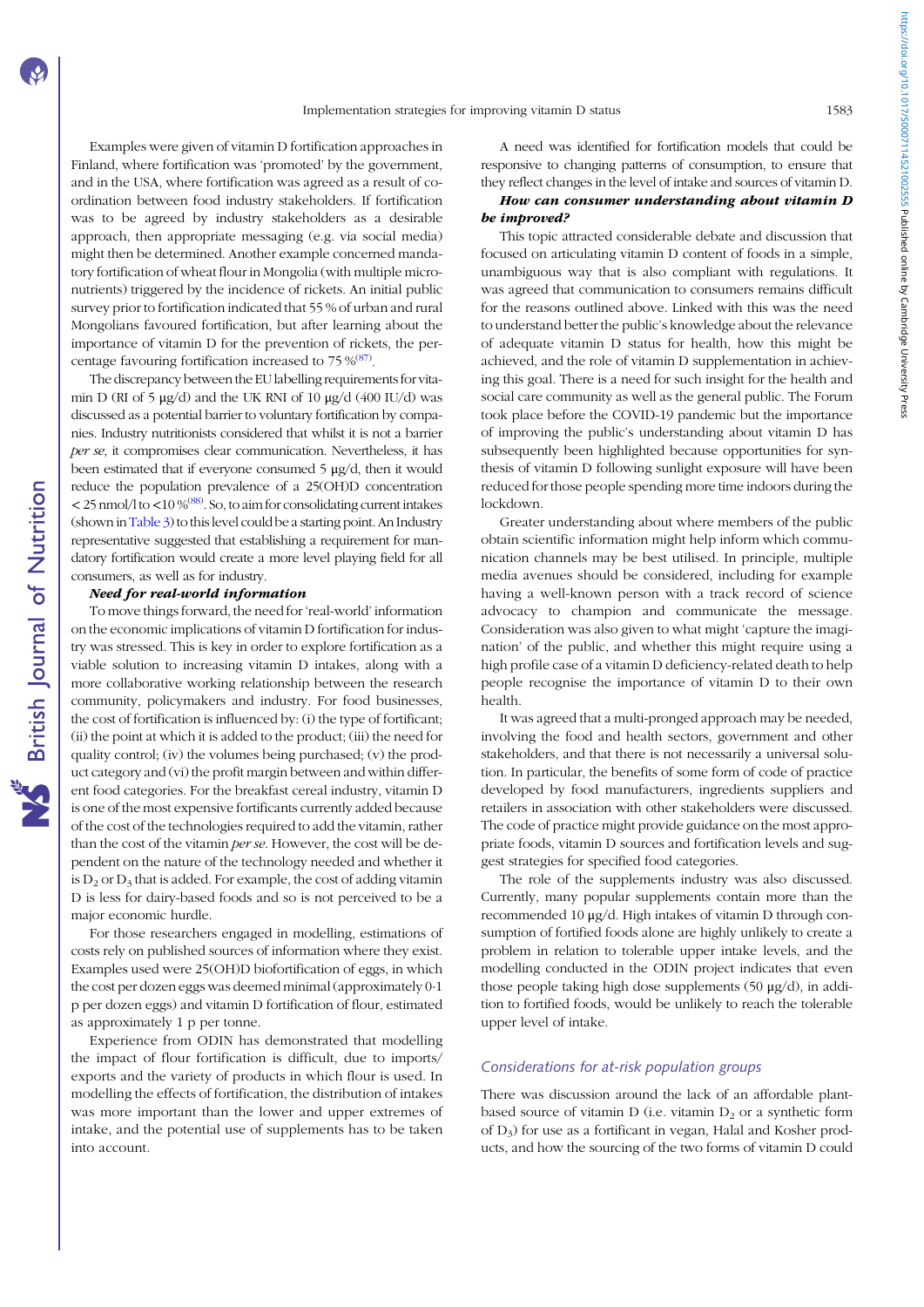<span id="page-17-0"></span>best be communicated. There was also discussion about how to direct vitamin D public health messages and specific vitamin D imagery to at-risk BAME ethnic groups living in the UK without raising concerns about discrimination or causing offence. Advocacy approaches (e.g. through community leaders or Faith groups) may be more effective than public health messages per se, such as those delivered by health professionals or media campaigns, because in 'advocacy' approaches, people receive the information from someone they know. As an example, this approach has proved effective in the context of spreading information about childhood rickets prevention in at-risk population groups. General practitioners may also be a route to increasing awareness due to their high level of contact with all members of the public (approximately 90 % within a 3-year period). There was also discussion about the need for periodic updates or refreshers for healthcare professions to ensure that vitamin D messaging remains front of mind and aligned with recommendations; and that advice is given routinely about supplementation, in general; and Healthy Start vitamins for young children, in particular.

The importance of monitoring was highlighted. SACN's research recommendations included the need for monitoring vitamin D status among ethnic minority groups, as well as infants and children under 4 years, exclusively breastfed infants, pregnant and lactating women.

It was observed that individuals following a vegan diet are not included in the recommendations for vitamin D supplementation, despite the fact that most foods that naturally contain vitamin D are of animal origin and there are limited food sources of the plant form of vitamin  $D$  (i.e. vitamin  $D_2$ ). It was acknowledged that vitamin D status in vegan groups may be of concern, especially in light of the recent trend among adolescents and younger adults to adopt a vegan style of eating; and the concurrent statistics for vitamin D adequacy in this age group (see [Table 2](#page-4-0)). Public Health England identified insufficient data to make specific recommendations for vegans, who should follow more general advice on UVB skin exposure and inclusion of vitamin D-fortified foods in the diet. The difficulties associated with monitoring intakes among vegans (and indeed vegetarians), specifically, using NDNS data were also highlighted. This is due to the relatively small percentage of these groups within the population as a whole (estimated to be about 1 and 3 %, respectively, see above) and therefore present in the NDNS sample.

In conclusion, it was agreed that further discussion, including food businesses, researchers and public health nutritionists, was needed to share knowledge, articulate the issues further and develop a 'road map' for improving vitamin D status in the UK.

#### Acknowledgements

Both S.A. Lanham-New and J.L. Buttriss express their sincere thanks to the Rank Prize Funds Nutrition Committee for their financial support of this meeting and for their encouragement in its organisation. The paper is not a Consensus Statement but is a summary of the discussions that took place at this 2nd Rank Forum on Vitamin D. The Forum took place before the COVID-19 pandemic in September 2019, but finalisation of the Manuscript has occurred during it.

This Rank Forum on Vitamin D was supported financially by a Rank Prize Funds Forum Award to S.A. Lanham-New. The views are those of the Forum delegates as expressed in their presentations and summarised in this document, and not those of the Rank Prize Funds Nutrition Committee or Trustees.

J. B. and S. A. L.-N. wrote the application for approval for Workshop funding. J. B., S. A. L.-N. and S. S. were primarily responsible for the Workshop content, conception, drafting and critical review of the manuscript. J. C. M. and A. P. (Senior Author) were the Workshop Chairs. A. P., J. C. M. and L. L. provided critical review of the manuscript during drafting and the revisions made following peer review. All authors either contributed to the manuscript content through expert presentations delivered at the Forum and/or discussions held during the Forum that informed writing of the manuscript. All authors approved the final version of the manuscript.

R. A., J. B., K. D. C., A. L. D., G. D., A. H., M. K., L. L., L. L., P. M., J. C. M., A. P., C. P. S., S. S., L. S. and G. S. declare no conflict of interest. S. U. has received travel grants and a speaker fee from Internis Pharmaceutical and travel grants and a speaker fee from Thornton & Ross Pharmaceuticals. S. A. L-N. has received speaker fees from Thornton & Ross Pharmaceuticals and is Research Director for D3Tex Ltd, which holds the UK and Gulf Corporation Council (GCC) Patents for the use of UVB material for preventing vitamin D deficiency. T. H. is the lead academic collaborator in two Innovate UK-funded research projects involving Noble Foods Ltd and DSM Ltd, which aim to explore the commercial potential for vitamin D-enriched egg [\(https://www.gov.uk/government/publications/inno](https://www.gov.uk/government/publications/innovate-uk-funded-projects)

[vate-uk-funded-projects\)](https://www.gov.uk/government/publications/innovate-uk-funded-projects). T. H. has also received speaker honoraria in the past from DSM Ltd. A. Prentice, K. D. C. and S. A. L-N. were members of the Scientific Advisory Committee on Nutrition (SACN) Working Group on Vitamin D, which was responsible for reviewing the scientific evidence leading to publication of the Vitamin D and health report (2016). G. S. was also a contributor to this report. L. L. was Head of Nutrition Science at Public Health England (PHE) at the time of the Forum (September 2019). A. P. and J. C. M. are members of the Rank Prize Funds Committee and served as co-chairs for the Forum.

All participants in this 2nd Rank Forum on Vitamin D were provided with Travel Grants from the Rank Prize Funds to enable attendance.

# References

- 1. NHS Digital (2020) Vitamin D: Coronavirus Update. [https://](https://www.nhs.uk/conditions/vitamins-and-minerals/vitamin-d/) [www.nhs.uk/conditions/vitamins-and-minerals/vitamin-d/](https://www.nhs.uk/conditions/vitamins-and-minerals/vitamin-d/) (accessed September 2020).
- 2. Lanham-New SA, Webb AR, Cashman KD, et al. (2020) Vitamin D and SARS-CoV-2 virus/COVID-19 disease. BMJ Nutr Prev Health 3, 106–110.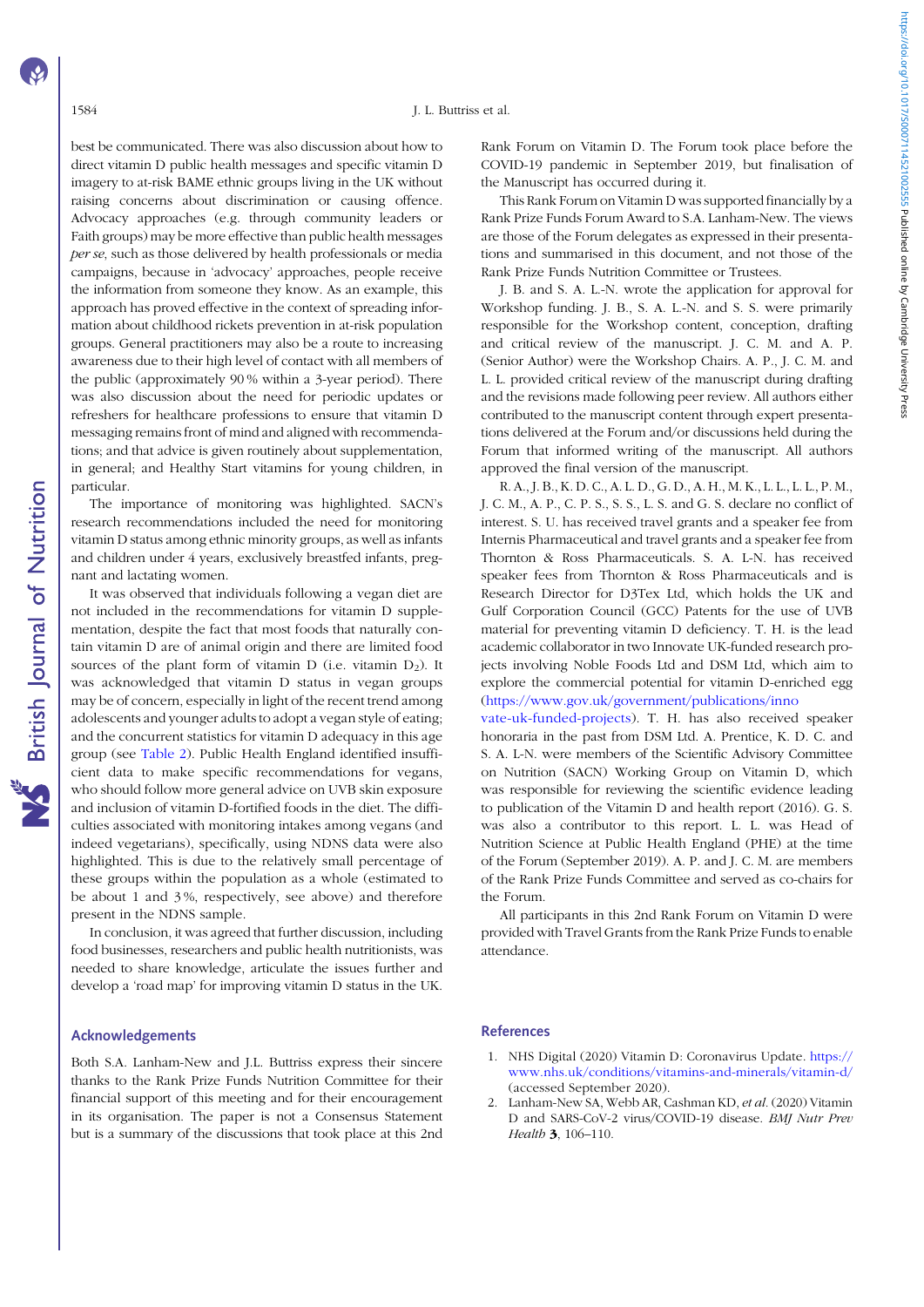- <span id="page-18-0"></span>3. NICE (National Institute for Health and Care Excellence) (2020) Evidence reviews for the use of vitamin D supplementation as prevention and treatment of COVID-19. [https://www.nice.org.](https://www.nice.org.uk/guidance/ng187/evidence) [uk/guidance/ng187/evidence](https://www.nice.org.uk/guidance/ng187/evidence) (accessed July 2021).
- 4. SACN (Scientific Advisory Committee on Nutrition) (2020) Update of rapid review: Vitamin D and acute respiratory tract infections. [https://www.gov.uk/government/publications/](https://www.gov.uk/government/publications/sacn-rapid-review-vitamin-d-and-acute-respiratory-tract-infections) [sacn-rapid-review-vitamin-d-and-acute-respiratory-tract-infe](https://www.gov.uk/government/publications/sacn-rapid-review-vitamin-d-and-acute-respiratory-tract-infections) [ctions](https://www.gov.uk/government/publications/sacn-rapid-review-vitamin-d-and-acute-respiratory-tract-infections) (accessed July 2021).
- 5. Lanham-New SA, Buttriss JL, Miles LM, et al.(2011) Proceedings of the rank forum on vitamin D. Br J Nutr  $105$ , 144–156.
- 6. DH (Department of Health) (1991) Dietary Reference Values for Food Energy and Nutrients for the United Kingdom. Report of the Panel on Dietary Reference Values of the Committee on Medical Aspects of Food Policy. London: TSO.
- 7. SACN (2016) Vitamin D and Health Report. Public Health England. [https://www.gov.uk/government/publications/sacn](https://www.gov.uk/government/publications/sacn-vitamin-d-and-health-report)[vitamin-d-and-health-report](https://www.gov.uk/government/publications/sacn-vitamin-d-and-health-report) (accessed December 2019).
- Defra (Department for Environment, Food and Rural Affairs) (2014) Consultation on revoking Regulation 4 of the Spreadable Fats (Marketing Standards) and Milk and Milk Products (Protection of Designations) (England) Regulations 2008 – Margarine Fortification: Summary of Response. [https://assets.](https://assets.publishing.service.gov.uk/government/uploads/system/uploads/attachment_data/file/287673/margarine-fortification-sum-resp-201403.pdf) [publishing.service.gov.uk/government/uploads/system/uploads/](https://assets.publishing.service.gov.uk/government/uploads/system/uploads/attachment_data/file/287673/margarine-fortification-sum-resp-201403.pdf) [attachment\\_data/file/287673/margarine-fortification-sum-resp-](https://assets.publishing.service.gov.uk/government/uploads/system/uploads/attachment_data/file/287673/margarine-fortification-sum-resp-201403.pdf)[201403.pdf](https://assets.publishing.service.gov.uk/government/uploads/system/uploads/attachment_data/file/287673/margarine-fortification-sum-resp-201403.pdf) (accessed December 2019).
- 9. EC (European Commission) (2006) Commission Directive 2006/141/EC of 22 December 2006 on infant formulae and follow-on formulae and amending Directive 1999/21/EC Text with EEA relevance. Off  $J$  L401, 1-33.
- 10. Prentice A (2007) Elsie Widdowson Lecture 2006 Mining the depths: metabolic insights into mineral nutrition: symposium on 'Nutrition in early life: new horizons in a new century. Proc Nutr Soc 66, 512–521.
- 11. Bouillon R & Bikle D (2019) Vitamin D metabolism revised: fall of Dogmas. *J Bone Miner Res* 34, 1985-1992.
- 12. IOM (Institute of Medicine) (2011) Dietary Reference Intakes for Calcium and Vitamin D. Washington, DC: The National Academes Press.
- 13. MacDonald HM, Mavroeidi A, Fraser WD, et al. (2011) Sunlight and dietary contributions to the seasonal vitamin d status of cohorts of healthy postmenopausal women living at northerly latitudes: a major cause for concern? Osteoporosis Int 22, 2461–2472.
- 14. Darling AL, Hart KH, Macdonald HM, et al. (2013) Vitamin D deficiency in UK South Asian women of childbearing age: a comparative longitudinal investigation with UK Caucasian women. Osteoporosis Int. 24, 477–488.
- 15. Farrar MD, Kift R, Felton SJ, et al. (2011) Recommended summer sunlight exposure amounts fail to produce sufficient vitamin D status in UK adults of South Asian origin. Am J Clin Nutr 94, 1219-1224.
- 16. Roberts C, Steer T, Maplethorpe N, et al. (2018) National Diet and Nutrition Survey Results from Years 7 and 8 (combined) of the Rolling Programme (2014/2015–2015/2016). PHE Publications. [https://www.gov.uk/government/statistics/ndns-results-from](https://www.gov.uk/government/statistics/ndns-results-from-years-7-and-8-combined)[years-7-and-8-combined](https://www.gov.uk/government/statistics/ndns-results-from-years-7-and-8-combined) (accessed December 2019).
- 17. Bates, B., Collins, D., Jones, K., Page, P., Roberts, C. & Swan, G.(2020) National Diet and Nutrition Survey Rolling programme Years 9 to 11 (2016/2017 to 2018/2019). Public Health England. Available from: [https://www.gov.uk/](https://www.gov.uk/government/statistics/ndns-results-from-years-9-to-11-2016-to-2017-and-2018-to-2019) [government/statistics/ndns-results-from-years-9-to-11-2016](https://www.gov.uk/government/statistics/ndns-results-from-years-9-to-11-2016-to-2017-and-2018-to-2019) [to-2017-and-2018-to-2019](https://www.gov.uk/government/statistics/ndns-results-from-years-9-to-11-2016-to-2017-and-2018-to-2019) (accessed July 2021).
- 18. Lennox A, Sommerville J, Ong K, et al.(2013) Diet and Nutrition Survey of Infants and Young Children. Department of Health

and Food Standards Agency. [https://www.gov.uk/](https://www.gov.uk/government/publications/diet-and-nutrition-survey-of-infants-and-young-children-2011) [government/publications/diet-and-nutrition-survey-of-infants](https://www.gov.uk/government/publications/diet-and-nutrition-survey-of-infants-and-young-children-2011)[and-young-children-2011](https://www.gov.uk/government/publications/diet-and-nutrition-survey-of-infants-and-young-children-2011) (accessed December 2019).

- 19. Bates B, Collins D, Cox L, et al. (2019) National Diet and Nutrition Survey Results from Years 1 to 9 of the Rolling Programme (2012/2013–2013/2014): Time Trend and Income Analysis. PHE Publications. [https://www.gov.uk/gover](https://www.gov.uk/government/statistics/ndns-time-trend-and-income-analyses-for-years-1-to-9) [nment/statistics/ndns-time-trend-and-income-analyses-for](https://www.gov.uk/government/statistics/ndns-time-trend-and-income-analyses-for-years-1-to-9)[years-1-to-9](https://www.gov.uk/government/statistics/ndns-time-trend-and-income-analyses-for-years-1-to-9) (accessed December 2019).
- 20. PHE (Public Health England) (2016) PHE Publishes New Advice on Vitamin D (Press Release). [https://www.gov.uk/](https://www.gov.uk/government/news/phe-publishes-new-advice-on-vitamin-d) [government/news/phe-publishes-new-advice-on-vitamin-d](https://www.gov.uk/government/news/phe-publishes-new-advice-on-vitamin-d) (accessed June 2020).
- 21. NatCen Social Research (2015) Royal Free and University College Medical School, Department of Epidemiology and Public Health. Health Survey for England, 2010. [data collection]. 3rd Edition. UK Data Service. SN: 6986. [http://doi.org/](http://doi.org/10.5255/UKDA-SN-6986-3) [10.5255/UKDA-SN-6986-3](http://doi.org/10.5255/UKDA-SN-6986-3) (accessed August 2021).
- 22. Darling AL, Blackbourn DJ, Ahmadi KR, et al. (2018) Vitamin D supplement use and associated demographic, dietary and lifestyle factors in 8024 South Asians aged 40–69 years: analysis of the UK Biobank cohort. Public Health Nutr 21, 2678-2688.
- 23. Darling A (2020) Vitamin D deficiency in western dwelling South Asian populations: an unrecognised epidemic. Proc Nutr Soc 79, 259–271.
- 24. Fry A, Littlejohns TJ, Sudlow C, et al. (2017) Comparison of sociodemographic and health-related characteristics of uk biobank participants with those of the general population.  $Am J$ Epidemiol 186, 1026–1034.
- 25. Kiely M & Cashman KD (2018) Summary outcomes of the ODIN project on food fortification for vitamin D deficiency prevention. Int J Environ Res Public Health 15, E2342.
- 26. Binkley N, Krueger D, Cowgill CS, et al. (2004) Assay variation confounds the diagnosis of hypovitaminosis D: a call for standardization. J Clin Endocrinol Metab 89, 3152-3157
- 27. Sempos CT, Vesper HW, Phinney KW, et al. (2012) Vitamin D status as an international issue: national surveys and the problem of standardization. Scand J Clin Lab Invest Suppl 243, 32–40
- 28. Cashman KD, Kiely M, Kinsella M, et al. (2013) Evaluation of vitamin D standardization program protocols for standardizing serum 25-hydroxyvitamin D data: a case study of the program's potential for national nutrition and health surveys. Am J Clin Nutr 97, 1235–1242.
- 29. Cashman KD, Dowling KG, Škrabáková Z, et al. (2016) Vitamin D deficiency in Europe: pandemic? Am J Clin Nutr 103, 1033–1044.
- 30. Cashman KD (2019) Vitamin D deficiency: defining, prevalence, causes, and strategies of addressing. Calcif Tissue Int. 106, 14–29.
- 31. O'Neill CM, Kazantzidis A, Ryan MJ, et al. (2016) Seasonal changes in vitamin D-effective UVB availability in Europe and associations with population serum 25-hydroxyvitamin D. Nutrients 8, E533.
- 32. Roman Vinas B, Ribas Barba L, Ngo J, et al. (2011) Projected prevalence of inadequate nutrient intakes in Europe. Ann Nutr Metab 59, 84–95.
- 33. Gallo S, Comeau K, Vanstone C, et al. (2013) Effect of different dosages of oral vitamin D supplementation on vitamin D status in healthy, breastfed infants: a randomized trial. JAMA 309, 1785–1792.
- 34. ní Chaoimh C, McCarthy EK, Murray DM, et al. (2016) Low prevalence of vitamin D deficiency in Irish preschoolers despite northerly latitude and high prevalence of inadequate intakes. Proc Nutr Soc 75, E213.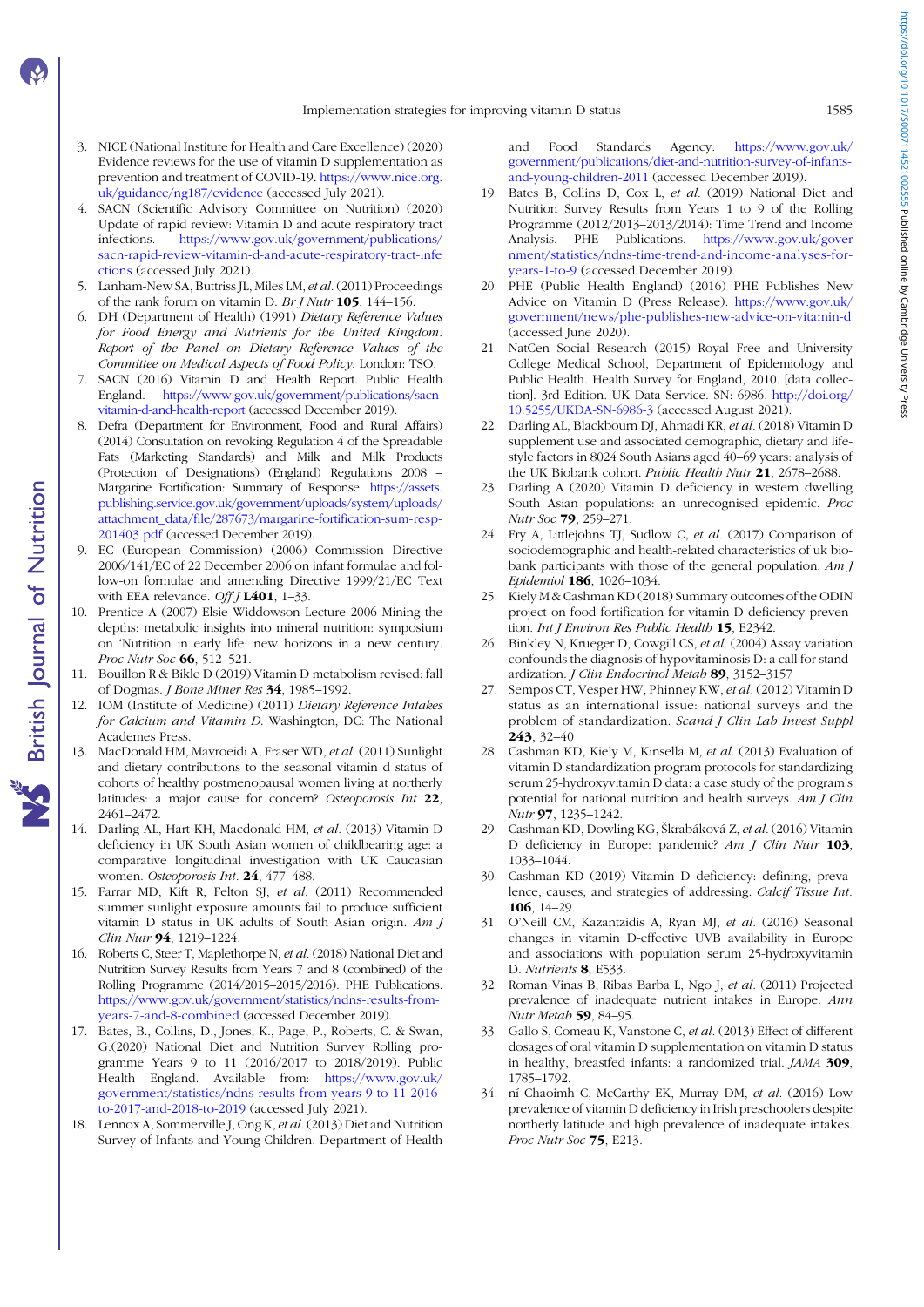<span id="page-19-0"></span>1586 J. L. Buttriss et al.

- 35. El Hayek J, Pham TT, Finch S, et al. (2013) Vitamin D status in Montreal preschoolers is satisfactory despite low vitamin D intake. J Nutr 143, 154–160.
- 36. Mortensen C, Damsgaard CT, Hauger H, et al.(2016) Estimation of the dietary requirement for vitamin D in white children aged 4–8 y: a randomized, controlled, dose-response trial. Am J Clin Nutr 104, 1310–1317.
- 37. Ohlund I, Lind T, Hernell O, et al. (2017) Increased vitamin D intake differentiated according to skin color is needed to meet requirements in young Swedish children during winter: a double-blind randomized clinical trial. Am J Clin Nutr 106, 105–112.
- 38. Smith TJ, Tripkovic L, Damsgaard CT, et al. (2016) Estimation of the dietary requirement for vitamin D in adolescents aged 14–18 years: a dose-response, double-blind, randomized placebo-controlled trial. Am J Clin Nutr 104, 1301-1309.
- 39. Cashman KD, Hill TR, Lucey AJ, et al. (2008) Estimation of the dietary requirement for vitamin D in healthy adults. Am J Clin Nutr 88, 1535–1542.
- Cashman KD, Wallace JM, Horigan G, et al. (2009) Estimation of the dietary requirement for vitamin D in free-living adults  $>= 64$ years of age. Am *J Clin Nutr* 89, 1366–1374.
- 41. Kiely M, Hemmingway A & O'Callaghan KM (2017) Vitamin D in pregnancy: current perspectives and future directions. Ther Adv Musculoskelet Dis 9, 145–154.
- 42. Saraf R, Morton SMB, Camargo CA, et al. (2016) Global summary of maternal and newborn vitamin D status – a systematic review. Maternal Child Nutr 12, 647-668.
- 43. Roth DE, Leung M, Mesfin E, et al. (2017) Vitamin D supplementation during pregnancy: state of the evidence from a systematic review of randomised trials. BMJ 359, j5237.
- 44. Palacios C, Kostiuk LK & Pena-Rosas JP (2019) Vitamin D supplementation for women during pregnancy. Cochrane Database Syst Rev 7, CD008873.
- 45. Palacios C, Trak-Fellermeier MA, Martinez RX, et al. (2019) Regimens of vitamin D supplementation for women during pregnancy. Cochrane Database Syst Rev 10, CD013446.
- 46. Kiely M, O'Donovan SM, Kenny LC, et al. (2017) Vitamin D metabolite concentrations in umbilical cord blood serum and associations with clinical characteristics in a large prospective mother-infant cohort in Ireland. J Steroid Biochem Mol Biol 167, 162–168.
- 47. Munns CF, Shaw N, Kiely M, et al. (2016) Global consensus recommendations on prevention and management of nutritional rickets. J Clin Endocrinol Metab 101, 394–415.
- 48. O'Callaghan KM, Hennessy A, Hull GLJ, et al. (2018) Estimation of the maternal vitamin D intake that maintains circulating 25-hydroxyvitamin D in late gestation at a concentration sufficient to keep umbilical cord sera >/= 25–30 nmol/l: a dose-response, double-blind, randomized placebo-controlled trial in pregnant women at northern latitude. Am J Clin Nutr 108, 77–91.
- 49. Uday S, Fratzl-Zelman N, Roschger P, et al. (2018) Cardiac, bone and growth plate manifestations in hypocalcemic infants: revealing the hidden body of the vitamin D deficiency iceberg. BMC Pediatr 18, 183.
- 50. Goldacre M, Hall N & Yeates DGR (2014) Hospitalisation for children with rickets in England: a historical perspective. Lancet 383, 597–598.
- 51. Julies P, Lynn RM, Pall K, et al. (2020) Nutritional rickets under 16 years: UK surveillance results. Arch Dis Child. 105:587–592.
- 52. Uday S & Hogler W (2020) Response Letter to Nutritional Rickets Under 16 Years: UK Surveillance Results. [https://adc.](https://adc.bmj.com/content/105/6/587.responses) [bmj.com/content/105/6/587.responses](https://adc.bmj.com/content/105/6/587.responses) (accessed September 2020).
- 53. Thatcher TD, Pludowski P, Shaw NJ, et al. (2016) Nutritional rickets in immigrant and refugee children. Public Health Rev 37, 3.
- 54. Uday S & Hogler W (2018) Prevention of rickets and osteomalacia in the UK: political action overdue. Arch Dis Child. 103, 901–906.
- 55. Uday S, Kongjonaj A, Aguiar M, et al. (2017) Variations in infant and childhood vitamin D supplementation programmes across Europe and factors influencing adherence. Endocr Connect 6, 667–675.
- 56. Basatemur E & Sutcliffe A (2015) Incidence of hypocalcemic seizures due to vitamin D deficiency in children in the United Kingdom and Ireland. J Clin Endocrinol Metab 100, E91–E95.
- 57. Gross ML, Tenenbein MN & Sellers EA (2013) Severe vitamin D deficiency in 6 Canadian First Nation formula-fed infants. Int J Circumpolar Health 72, 20244.
- 58. WHO & FAO (Food and Agricultural Organization of the United Nations) (2006) Guidelines on Food Fortification with Micronutrients. [https://www.who.int/nutrition/publications/](https://www.who.int/nutrition/publications/micronutrients/9241594012/en/) [micronutrients/9241594012/en/](https://www.who.int/nutrition/publications/micronutrients/9241594012/en/) (accessed December 2019).
- 59. Black LJ, Seamans KM, Cashman KD, et al. (2012) An updated systematic review and meta-analysis of the efficacy of vitamin D food fortification. J Nutr 142, 1102–1108.
- 60. Kiely M & Black LJ (2012) Dietary strategies to maintain adequacy of circulating 25-Hydroxyvitamin D concentrations. Scand I Clin Lab Invest 243, 14-23.
- 61. Willett W, Rockstrom J, Loken B, et al. (2019) Food in the Anthropocene: the EAT-Lancet Commission on healthy diets from sustainable food systems. Lancet 393, 447-492.
- 62. Pilz S, Marz W, Cashman K, et al. (2018) Rationale and plan for vitamin D food fortification: a review and guidance paper. Front Endocrinol 9, 1-16.
- 63. Cashman KD, Kiely M, Seamans KM, et al. (2016) Effect of ultraviolet light-exposed mushrooms on vitamin D status: liquid chromatography-tandem mass spectrometry reanalysis of biobanked sera from a randomized controlled trial and a systematic review plus meta-analysis.  $J$  Nutr  $146$ , 565–575.
- 64. Hayes A, Duffy S, O'Grady M, et al. (2016) Vitamin D-enhanced eggs are protective of wintertime serum 25-hydroxyvitamin D in a randomized controlled trial of adults. Am J Clin Nutr 104, 629–637.
- 65. Manios Y, Moschonis G, Mavrogianni C, et al. (2017) Reducedfat gouda-type cheese enriched with vitamin  $D_3$  effectively prevents vitamin D deficiency during winter months in postmenopausal women in Greece. Eur J Nutr 56, 2367–2377.
- 66. Itkonen ST, Skaffari E, Saaristo P, et al. (2016) Effects of vitamin  $D_2$ -fortified bread v. supplementation with vitamin  $D_2$  or  $D_3$  on serum 25-hydroxyvitamin D metabolites: an 8-week randomised-controlled trial in young adult Finnish women. Br J Nutr 115, 1232–1239.
- 67. Natri AM, Salo P, Vikstedt T, et al. (2006) Bread fortified with cholecalciferol increases the serum 25-hydroxyvitamin D concentration in women as effectively as a cholecalciferol supplement. *J Nutr* **136**, 123-127.
- 68. Cashman KD, Kazantzidis A, Webb AR, et al. (2015) an integrated predictive model of population serum 25-hydroxyvitamin d for application in strategy development for vitamin D deficiency prevention. *J Nutr* 145, 2419-2425.
- 69. Grønborg IM, Tetens I, Christensen T, et al. (2019) Vitamin Dfortified foods improve wintertime vitamin D status in women of Danish and Pakistani origin living in Denmark: a randomized controlled trial. Eur J Nutr. 59, 741-753.
- 70. Peters DH, Tran NT & Adam T (2013) Implementation Research in Health: a Practical Guide. Alliance for Health Policy and Systems

**NS** British Journal of Nutrition